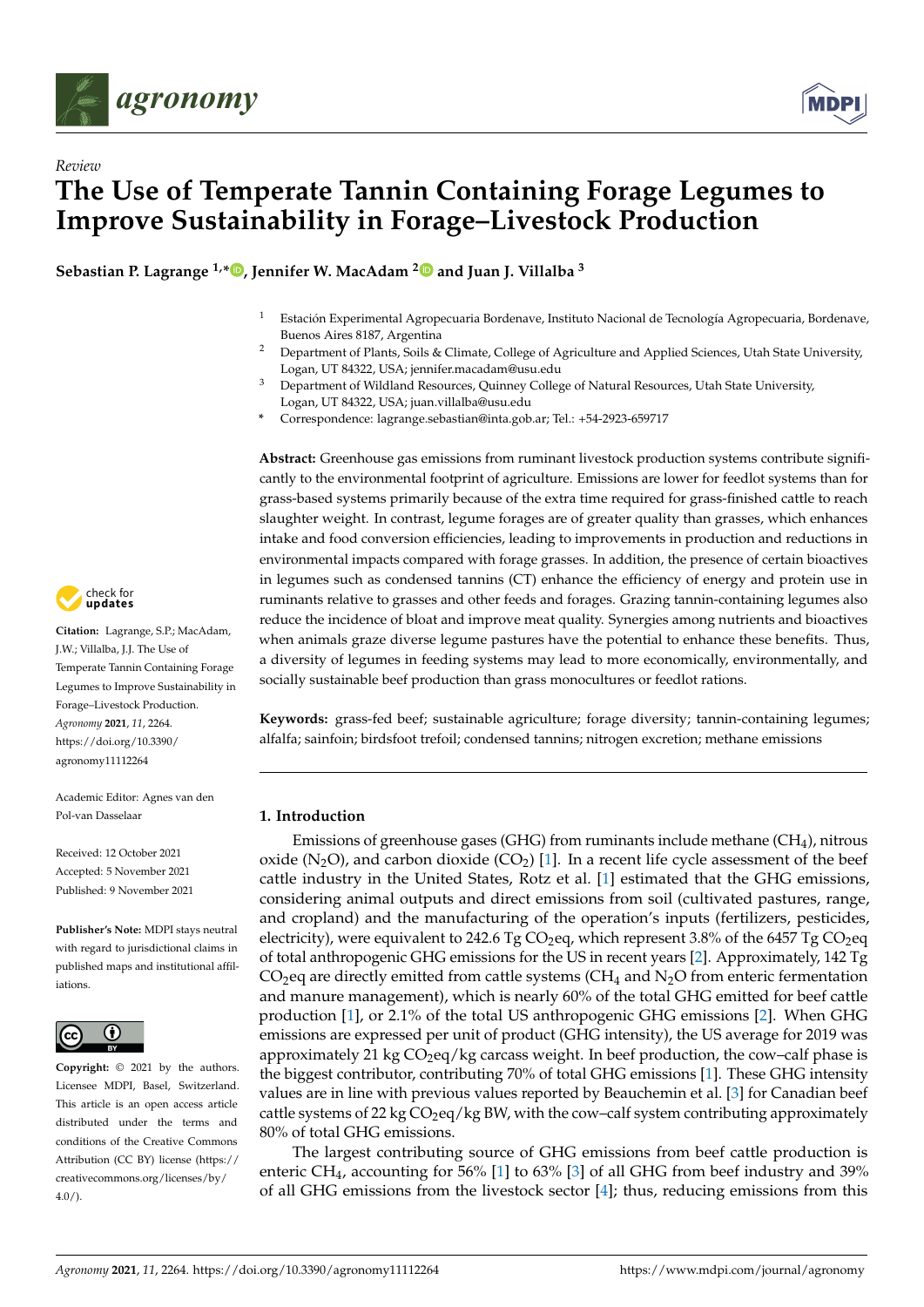source would have the most impact. Methane is a byproduct of the microbial fermentation of feeds in the rumen and may also represent an energy loss to the animal that ranges between 2 to 12% of the gross energy consumed with the diet [\[5\]](#page-11-1). The reduction of  $CO<sub>2</sub>$  to  $CH_4$  by methanogenic archaea acts as a hydrogen (H<sub>2</sub>) sink, removing H<sub>2</sub> from the rumen and avoiding the negative effects of  $H<sub>2</sub>$  accumulation on microbial enzymatic activity and degradation of plant material [\[6\]](#page-11-2). Methanogens use  $H_2$  as their main energy source, producing CH<sup>4</sup> in the process. Methane is accumulated in the rumen and eructated by the ruminant to the atmosphere [\[7\]](#page-11-3), resulting in negative implications for the environmental sustainability of ruminant production systems.

Several comprehensive reviews have described different strategies proposed by the scientific community to reduce enteric methane production and mitigate methane emissions [\[8](#page-11-4)[–12\]](#page-11-5), but in order to be adopted by beef cattle producers, they should be costeffective and socially acceptable. Rumen defaunation, for instance, has been shown to reduce  $CH_4$  emissions from ruminants by 50%, due to the fact that protozoans are large producers of  $H_2$  with many methanogens among these microorganisms [\[13\]](#page-11-6); however, the lack of persistent response due to rapid adaptation and recovery of protozoal numbers along with impractical defaunation methods has limited its use [\[14\]](#page-11-7). On the other hand, antimethanogen vaccines have reduced  $CH_4$  emissions up to 8% in sheep [\[15\]](#page-11-8), but changes in methanogen populations do not always lead to  $CH_4$  reductions [\[16\]](#page-11-9). In addition, the development of a successful wide-spectrum immunization is still on the far horizon for  $CH<sub>4</sub>$  abatement programs, limiting the application of such strategies as alternatives to reduce CH<sup>4</sup> emissions. Selection of "low-CH4"-producing animals might also represent a promising strategy for  $CH_4$  mitigation options [\[17\]](#page-11-10), but the approach is still in an early stage of development. The use of ionophores that inhibit protozoan growth [\[18\]](#page-11-11), halogenated methane analogues that inhibit growth and enzymatic activity of archaea in the rumen [\[19\]](#page-11-12), or nitrate salts that have a greater affinity for  $H_2$  than  $CO<sub>2</sub>$  [\[20\]](#page-11-13) have been discouraged due to consumer perception and potential negative effects on animal health, as well as on the environment [\[21\]](#page-11-14).

Finally, dietary manipulations such as feeding highly digestible feed components such as grains [\[22\]](#page-11-15) or feeding organic acids such as fumarate [\[23\]](#page-11-16) or malate [\[24\]](#page-11-17), which promote propionate production in the rumen and redirect  $H_2$  to other reductive bacteria, may reduce  $CH_4$  emissions from ruminants. The addition of lipids [\[25\]](#page-11-18), condensed tannin (CT) extracts [\[26,](#page-11-19)[27\]](#page-11-20), essential oils [\[28\]](#page-11-21), exogenous enzymes and yeasts [\[29\]](#page-11-22), among others which can be supplied through total mixed rations for confined livestock—are still the most promising CH<sup>4</sup> mitigation options in terms of practical application and acceptance by farmers and consumers. Nevertheless, many ruminants consume forages as their sole diet in pasture-based livestock systems, and the need to supply feed additives in meals might constrain their practical implementation [\[21\]](#page-11-14). In this case,  $CH_4$  emissions may be reduced by using highly digestible forage species with a low concentration of fiber [\[30](#page-11-23)[,31\]](#page-11-24), because forages such as grasses with high fiber concentration reduce passage rate and increase ruminal retention time  $[32,33]$  $[32,33]$ , which enhances CH<sub>4</sub> production per unit of forage intake (CH<sup>4</sup> yield). In this situation, the extent of rumen fermentation increases and there is more  $H_2$  to be used as a substrate for methanogenic archaea [\[34\]](#page-12-0). In addition, a more fibrous diet usually increases the proportion of acetate to propionate in the rumen, which increases the production and release of  $CH_4$  [\[5,](#page-11-1)[35\]](#page-12-1).

## **2. The Use of Forage Legumes for Enteric Methane Abatement in Forage-Based Beef Production Systems**

Forage legumes in beef feeding systems can offer economic and environmental advantages relative to grass-fed systems. In contrast to grasses, forage legumes are lower in neutral detergent fiber (NDF), higher in N concentrations [\[36](#page-12-2)[,37\]](#page-12-3), higher in nonstructural carbohydrates [\[38](#page-12-4)[,39\]](#page-12-5), and are digested more rapidly by ruminants at similar stages of maturity [\[37\]](#page-12-3). These characteristics lead to lower retention times in the rumen; thus, intake and production are greater than in grass-fed systems [\[40\]](#page-12-6). This faster rate of digestion of forage legumes is primarily attributed to the faster rates of particle breakdown and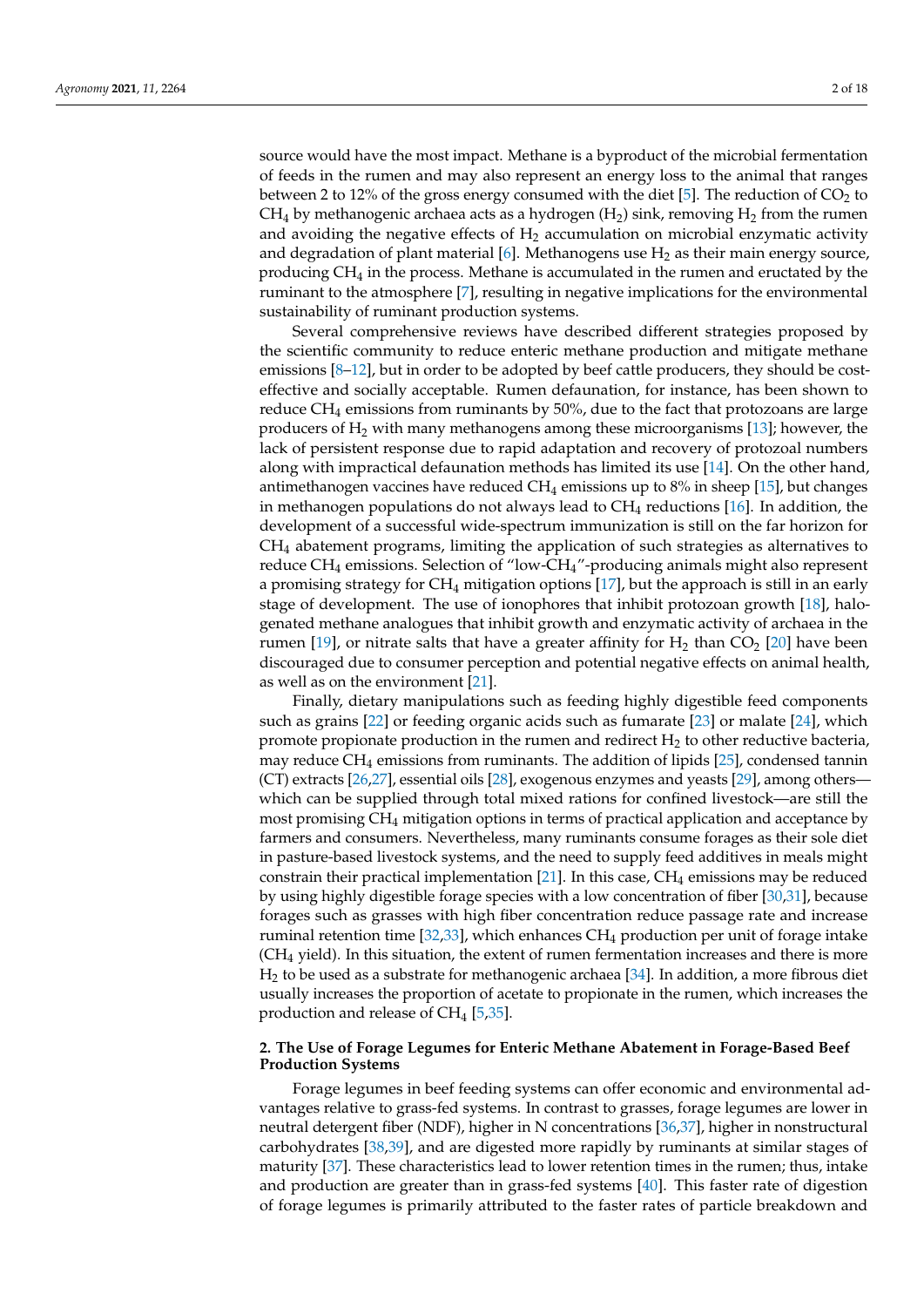quicker fermentation rates in the rumen [\[41\]](#page-12-7). An increased passage rate of forage legumes may also favor propionate production, which is considered a competitive pathway for  $H_2$ use in the rumen  $[34]$ , contributing to reduced  $CH_4$  yield relative to other forages such as grasses [\[42\]](#page-12-8). In support of this, Archimède et al. [\[43\]](#page-12-9), in a meta-analysis of ruminants fed  $C_3$  or  $C_4$  grasses and legumes, identified fiber structure and ruminal retention time as the main factors influencing  $CH_4$  production, with 20% lower  $CH_4$  yields in animals fed warm-season legumes than in those fed  $C_4$  grasses. Similarly, the enteric CH<sub>4</sub> emissions of beef cows grazing the forage legume birdsfoot trefoil (*c*) and cicer milkvetch (*Astragalus cicer*) were approximately half of the emissions reported for the grass meadow brome (*Bromus biebersteinii*) [\[44\]](#page-12-10).

Alternatively, forages with high concentrations of nonfiber carbohydrates (NFC; soluble carbohydrates plus pectin) that are rapidly fermented in the rumen, and with a low proportion of structural carbohydrates (cellulose and hemicellulose), may yield levels of microbial mass similar to those observed in grain-fed animals, increasing proportions of potentially propionate-forming bacteria and reducing  $H_2$  production and CH<sub>4</sub> emissions, as was observed by Sun et al. [\[42\]](#page-12-8) feeding forage rape (*Brassica napus* L.) to lambs. Nonfiber carbohydrates represent a readily fermentable source of energy for microorganisms in the rumen, providing energy in synchrony with the high concentrations of protein availability typically observed in forage legumes that contribute to the synthesis of microbial protein [\[45\]](#page-12-11).

The high nutritional composition of legumes usually leads to greater DM intakes than in animals offered grasses [\[37\]](#page-12-3), resulting in greater liveweight gains (0.8 to 1.6 kg/d for beef steers) [\[44,](#page-12-10)[46–](#page-12-12)[48\]](#page-12-13). For finishing animals, this benefit substantially decreases the number of days to slaughter and the amount of  $CH_4$  emitted over the animal's lifetime relative to grass-fed systems [\[37\]](#page-12-3). It has been estimated that the number of cattle required to produce 1 billion kg of beef when finished on pure birdsfoot trefoil pastures is approximately 15% lower than when finished on grass (2.9 vs. 3.4 million animals, respectively; [\[48\]](#page-12-13)), suggesting that legume-finishing systems represent a realistic strategy to reduce enteric CH<sub>4</sub> emissions.

#### **3. Constraints to the Use of Forage Legumes in Beef Cattle Grazing Systems**

Alfalfa (*Medicago sativa* L.) has been one of the most important crops grown in the western US, being the most high-yielding and nutritious forage available for feeding high-producing ruminants [\[49\]](#page-12-14). Similarly, white clover (*Trifolium repens*) and red clover (*T. pratense*) have been extensively used for grazing in Australia, New Zealand, and the United Kingdom. However, the direct use of these legumes as grazing forage has been limited due to the high risk of livestock losses caused by pasture bloat [\[50\]](#page-12-15). Pasture bloat occurs when ruminants graze fresh, high-protein forages with a high rate of particle breakdown that results in rapid release of plant-soluble proteins and disruption of chloroplasts, providing large quantities of gas and bacterial slime, which create a stable foam that prevents eructation of fermentation gases ( $CO<sub>2</sub>$  and  $CH<sub>4</sub>$ ) [\[51\]](#page-12-16). Ultimately, the rumen becomes distended, resulting in death from suffocation or cardiac arrest. Subclinical bloat is another significant but often unnoticed cause of reductions in productivity, mostly explained through reductions of intake [\[52\]](#page-12-17). Management techniques such as grazing mature bloat-causing legumes might reduce the risk at the expense of reducing the overall nutritive value of legume forages [\[53\]](#page-12-18). Grazing grass–legume mixtures still may impose a risk of bloat if animals are able to select and ingest the preferred legume species in high proportions.

A further issue with alfalfa and Trifolium spp. is that the high concentration of rumendegradable protein in forage legumes usually exceeds the capacity of microorganisms for uptake of NH<sup>3</sup> and synthesis of microbial protein due to a deficient energy supply for N capture [\[54\]](#page-12-19). The excess of ruminal  $NH<sub>3</sub>$  is absorbed across the rumen wall [\[55\]](#page-12-20), transformed to urea in the liver, and excreted in the urine with an energy cost for the animal [\[56\]](#page-12-21). Consequently, only 10 to 40% of ingested N is retained as animal product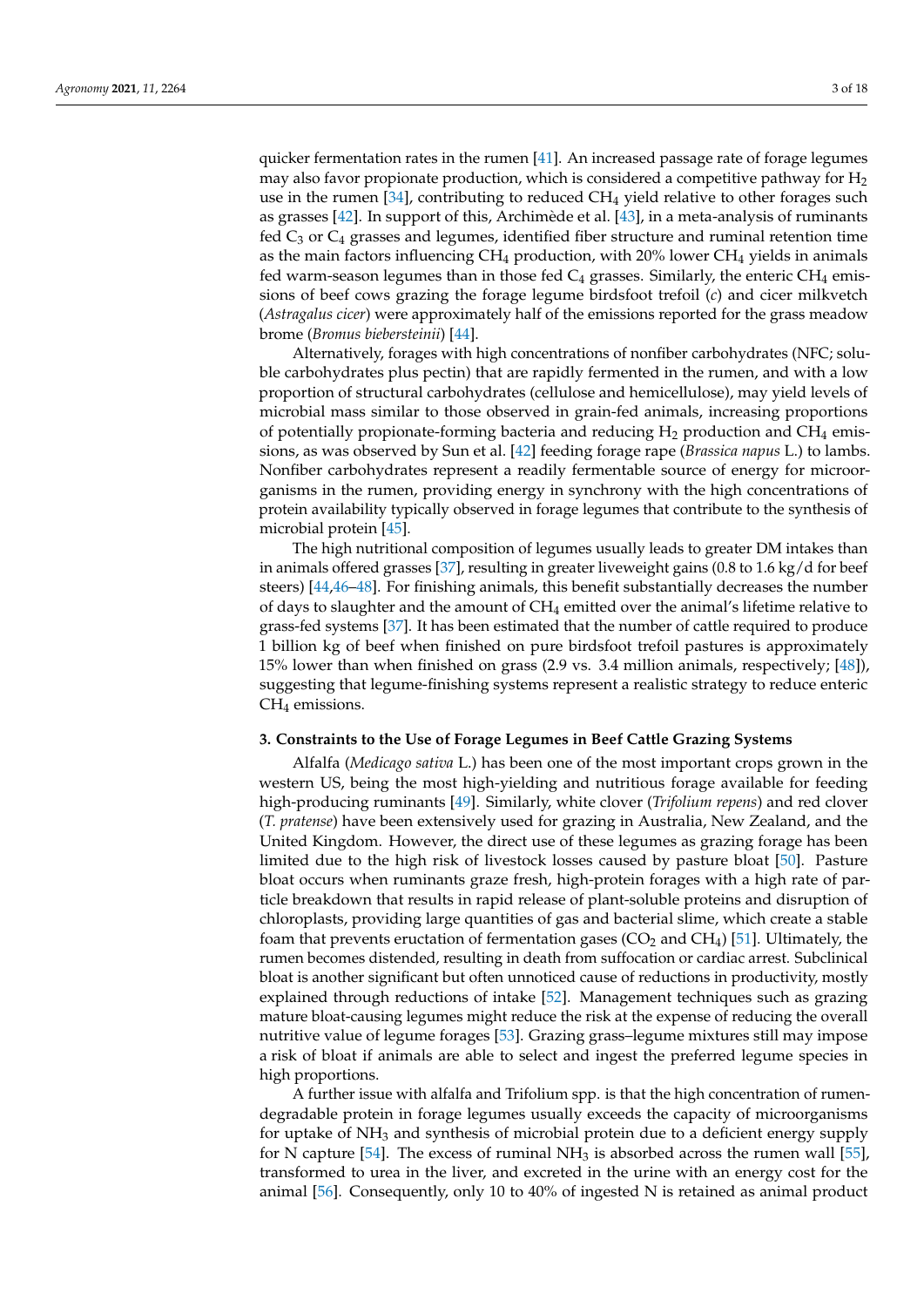(meat or milk) by ruminants [\[57\]](#page-12-22), and in some cases, when  $NH<sub>3</sub>$  detoxification capacity of the liver is surpassed,  $NH<sub>3</sub>$  accumulation in blood can be toxic for the ruminant and induce negative internal states that constrain DM intake [\[58\]](#page-12-23). In addition, high blood urea levels lead to high urinary N excretions [\[59\]](#page-12-24) that increase the proportion of N excreted as a highly labile form in the urine, contributing to pollution from agricultural sources that is a major environmental concern [\[60\]](#page-12-25).

Once urine is excreted and deposited on the soil surface, urea is rapidly hydrolyzed by microbial urease to  $NH_4^+$ , which may be nitrified later to nitrite ( $\overline{NO_2}^-$ ) and nitrate  $(NO<sub>3</sub><sup>-</sup>)$  [\[61\]](#page-12-26). Greater levels of urinary N excretions are associated with a greater and more rapid NH<sub>3</sub> volatilization and N losses as  $NO_3^-$  that may be leached into groundwater or in runoff to waterways [\[60\]](#page-12-25), contributing to eutrophication [\[62](#page-13-0)[,63\]](#page-13-1) and the pollution of drinking water. In addition, nitrous oxide  $(N_2O)$  is produced as an obligate intermediary during microbial nitrification and denitrification processes [\[64](#page-13-2)[,65\]](#page-13-3), being one of the most important GHGs with a warming potential 265 times greater than  $CO<sub>2</sub>$  in a 100-year time horizon [\[66\]](#page-13-4). According to Bao et al. [\[67\]](#page-13-5), an increment in urinary N excretion of growing beef cattle from 29 to 50 g/d increases the estimated emission of N<sub>2</sub>O by 37% from 413 to 565 mg/d. Regardless of these conditions, reductions in the proportion of N partitioned to urine in ruminants will be beneficial for the environment, since urinary N is much more susceptible to gaseous losses than fecal N, which is in the form of covalently bound N and needs a longer time to be mineralized to  $NH_4^+$  before being susceptible to volatilization or available for nitrification [\[68\]](#page-13-6).

## **4. Tannin-Containing Legumes in Forage-Based Livestock Systems**

To counteract the high urinary N excretion that can result from the grazing of some temperate legumes, legume species that contain moderate concentrations (i.e.,  $30-60$  g/kg DM basis) of the bioactive secondary compounds CT, including sainfoin (*Onobrychis viciifolia*) and birdsfoot trefoil (*Lotus corniculatus*), are used. Sainfoin is a legume species that naturally contains significant concentrations of CT (30 to 80 g CT/kg DM; [\[69\]](#page-13-7)) distributed throughout the aerial parts of the plant and restricted to the cell's vacuoles [\[70\]](#page-13-8). Sainfoin can serve either as an alternative or associate forage crop to alfalfa pastures in climate-adapted environments. The yield and nutritive value of sainfoin are comparable to alfalfa [\[71\]](#page-13-9), leading to similar performance of sheep and cattle [\[72–](#page-13-10)[74\]](#page-13-11). In fact, heifers grazing a 3-way choice among sainfoin, birdsfoot trefoil, and alfalfa selected a varied diet, preferring sainfoin over birdsfoot trefoil or alfalfa in a 46:27:27 ratio, and in a 70:30 ratio when cattle could choose between sainfoin–birdsfoot trefoil or sainfoin–alfalfa, respectively [\[75\]](#page-13-12).

Birdsfoot trefoil, on the other hand, is a legume species that presents a more prostrate growth habit relative to alfalfa or sainfoin [\[76\]](#page-13-13), with greater biomass per unit of area and higher bulk density (i.e., herbage weight per unit of canopy volume), which is correlated with a greater leaf area index [\[77\]](#page-13-14). It contains 10 to 40 g  $CT/kg DM$  [\[78\]](#page-13-15) and yields approximately two-thirds as much as alfalfa in pure stands in the northern Mountain West [\[79\]](#page-13-16), with a nutritional value similar to alfalfa [\[76\]](#page-13-13). Thus, the use of tanniferous legumes in monocultures or associated with other nontanniferous legumes may reduce ruminal protein degradability and alleviate malaise by inhibiting  $NH<sub>3</sub>$  production in the rumen. This strategy will increase the pool of high-quality protein that reaches the small intestine [\[80\]](#page-13-17), shifting N excretion from urine to feces while improving N utilization [\[81\]](#page-13-18).

## *4.1. Condensed Tannin Structure*

Condensed tannins are plant secondary compounds (PSCs) also known as proanthocyanidins, consisting of oligomers or polymers of flavan-3-ol monomers that differ due to the hydroxyl groups and the stereochemistry (spatial orientation) of C-2 and C-3 in the C-ring [\[82\]](#page-13-19). Most of the CT occurring in forage species are procyanidin (PC) (e.g., catechin and epicatechin) and prodelphinidin (PD) subunits (e.g., gallocatechin and epigallocatechin), which possess an additional hydroxyl group at C-5 of the B-ring [\[83\]](#page-13-20). Epicatechin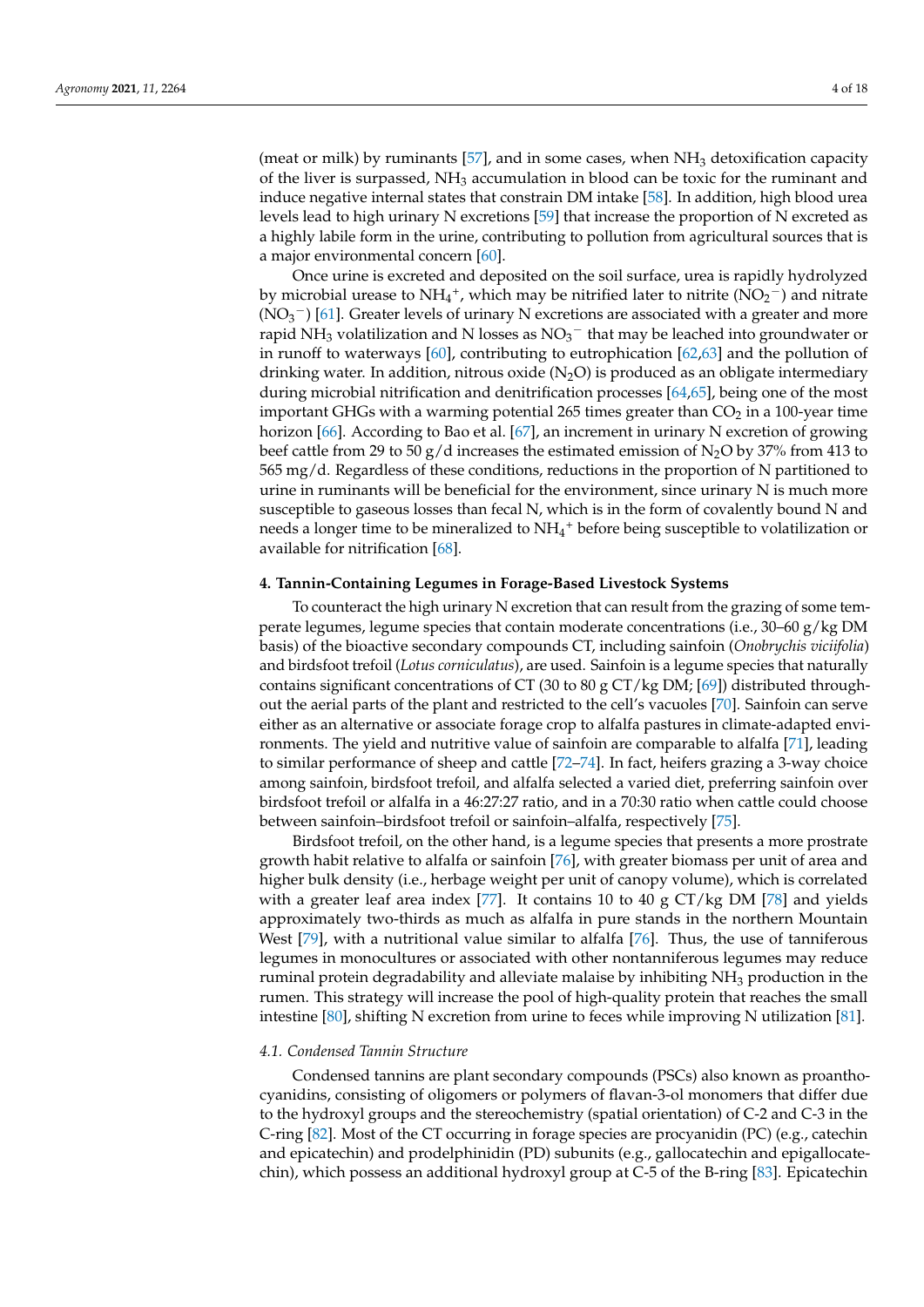and epigallocatechin have a cisorientation of the C-2 and C-3 in the C-ring, while catechin and epigallocatechin have a cisorientation of the C-2 and C-3 in the C-ring, while catechin and gallocatechin possess a transorientation (see Zeller, [\[83\]](#page-13-20)). and gallocatechin possess a transorientation (see Zeller, [83]).

and epicateching (PD) subunits (e.g., gallocatechinidin (PD) subunits (e.g., gallocatechin and epigallocates-

Monomers grow into oligomers and polymers through covalent linkages of the C-4 in the C-ring of a flavan-3-ol to the C-8 or C-6 positions in the C-ring of another monomer [\[84\]](#page-13-21) (Figure [1\)](#page-4-0). These oligomers and polymers in common forage plants are [84] (Figure 1). These oligomers and polymers in common forage plants are typically pretypically present as mixtures of PC and PD subunits, which are distributed throughout the  $\overrightarrow{CT}$  molecule, linked at different positions, leading to many different chemical structures within CT  $[83]$ . Molecules of CT also differ in the number of flavan-3-ol subunits they contain (degree of polymerization), resulting in structures that can vary in MW between 1900 and 28,000 Da [\[82\]](#page-13-19). Thus, plants' CT vary in degrees of polymerization and the composition of their subunits, and they can differ among plant species, cultivars within the same species, and even organs (leaves, stems, roots) within the same plant [\[85\]](#page-13-22). In addition, the concentration of CT varies with phenological stage, declining in concentration as ma-turity progresses [\[86\]](#page-13-23). For instance, leaves of sainfoin have higher CT concentrations and a greater biological activity and PD proportion than stems [\[87\]](#page-14-0); therefore, vegetative stages contain higher concentration of CT than mature plants [\[88\]](#page-14-1), and thus, a greater CT-protein complexation potential [\[89\]](#page-14-2).

<span id="page-4-0"></span>

Figure 1. Condensed tannin molecule consisting of four flavan-3-ol monomers. Reproduced with permission from Mueller-Harvey et al. [84], Crop Science; published by John Wiley & Sons, 2019. Mueller-Harvey et al. [\[84\]](#page-13-21), Crop Science; published by John Wiley & Sons, 2019.

## 4.2. Condensed Tannin-Protein Complexes and Reductions in Urinary N Excretions

Once plant tissues are chewed or degraded during microbial digestion, CT are released from vacuoles and bind to plant salivary and microbial proteins forming insoluble complexes in the ru[me](#page-14-3)n  $[90]$ . These complexes reduce protein solubilization and protect dietary plexes in the rumen [90]. These complexes reduce protein solubilization and protect dietary<br>proteins from microbial hydrolysis and deamination in the rumen, reducing the suscepti-bility of forage protein to microbial degradation [\[91\]](#page-14-4). In addition,  $CT$  can form complexes with extracellular and cell coat enzymes of proteolytic bacteria, inhibiting their activity and reducing protein degradation [\[92\]](#page-14-5). As a result, there is an increased outflow of undegraded plant protein to the intestines, and reductions in ruminal  $NH<sub>3</sub>$  concentrations [\[93–](#page-14-6)[95\]](#page-14-7). The CT–protein complexes are stable over the pH range from 3.5 to 7.0 but can dissociate in the abomasum and anterior duodenum at a lower pH [\[96\]](#page-14-8), releasing proteins for gastric and peptic digestion and increasing the proportion of plant amino acids available for postruminal absorption [\[97\]](#page-14-9), increasing the efficiency of N utilization by the ruminant.

The formation of the CT–protein complex is due to hydrogen bonding interactions between the hydroxyl groups (–OH) of the CT molecule and the amino group (–NH2) of peptides (Figure [2\)](#page-5-0), or by hydrophobic interactions between the phenol ring and the carboxyl group (–COOH) of proteins [\[90\]](#page-14-3). These are weak associations involving noncovalent CT–macromolecule interactions. The formation of such complexes depends on the structure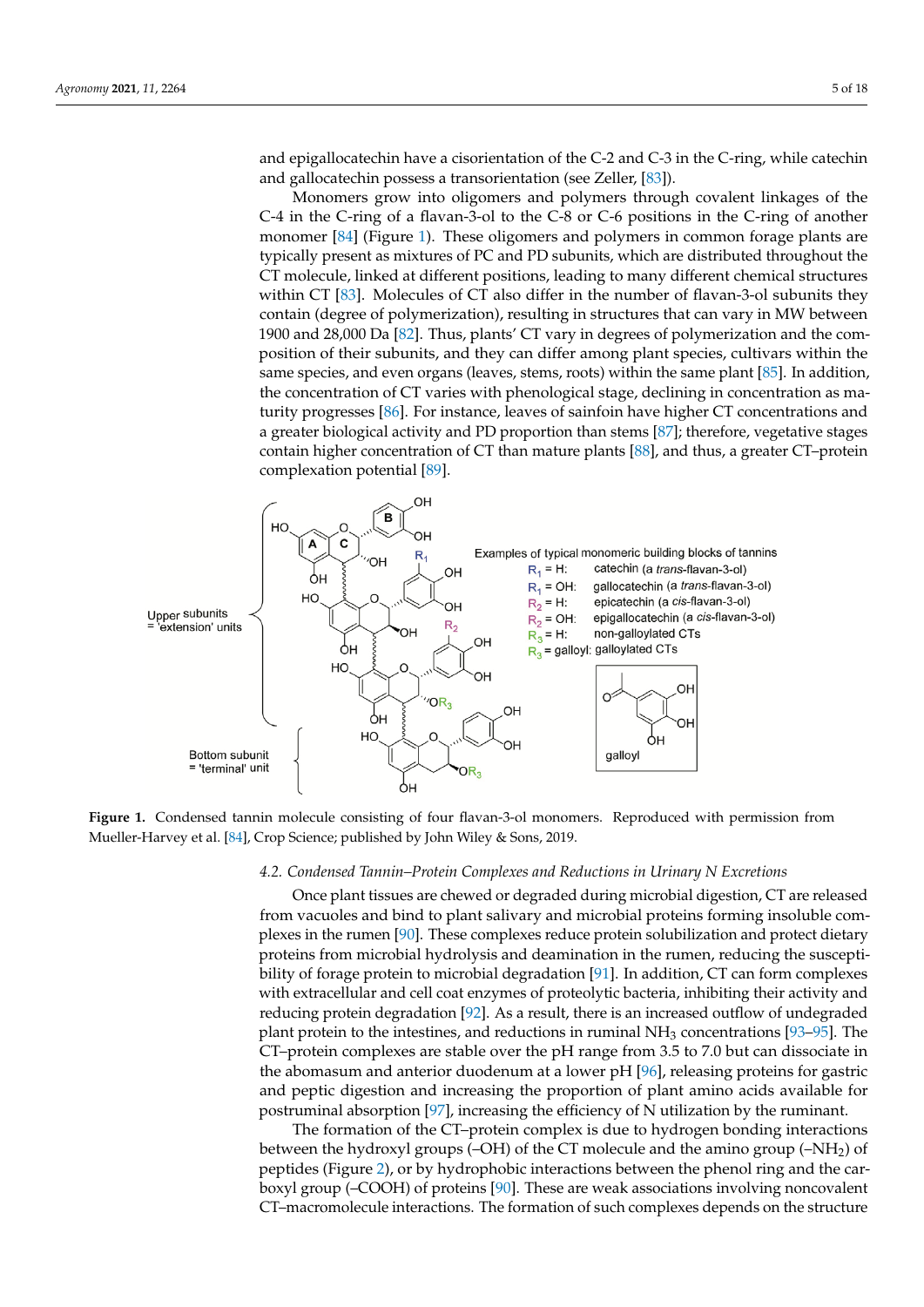<span id="page-5-0"></span>

 $\delta$  both the protein and the specific CT in the plant or plant part, the isoelectric point of the protein, the pH in the gastrointestinal tract, and the tannin–protein molar ratios [\[85\]](#page-13-22).

**Figure 2.** Hydrogen bonding involved in condensed tannin–protein complexation. Reproduced **Figure 2.** Hydrogen bonding involved in condensed tannin–protein complexation. Reproduced with permission from Zeller [\[83\]](#page-13-20), Crop Science; published by John Wiley & Sons, 2019.

Different studies have determined that as CT concentration or MW and mean degree of polymerization increase, the protein precipitation capacity of CT also increases [\[98,](#page-14-10)[99\]](#page-14-11). of polymerization increase, the protein precipitation capacity of CT also increases [98,99]. AufrèRe et al. [\[100\]](#page-14-12) found a negative correlation between N solubility and CT concentration,  $P_{\rm D}$  (PC ratio, moon degree of polymerization and cis (trans ratio for three coinfold varieties) tion, PD/PC ratio, mean degree of polymerization, and cis/trans ratio for three sainfoin PD/PC ratio, mean degree of polymerization, and cis/trans ratio for three sainfoin varieties Different studies have determined that as CT concentration or MW and mean degree at several harvests.

Biochemical mechanisms of bonding between polyphenols and macromolecules also involve irreversible covalent interactions mediated by oxidation of phenolic compounds with the formation of o-quinones or o-semi-quinones, or through the cleavage of proan-thocyanidin bonds with the formation of carbocations [\[101\]](#page-14-13). Covalent interactions have received less attention than noncovalent interactions, although they have been demon-strated between polyphenols and individual amino-acids [\[101\]](#page-14-13).

Condensed tannins in birdsfoot trefoil have average molecular weights of 4400 Da [\[102\]](#page-14-14), with a degree of polymerization in the range of 6 to 14 of predominantly PC type subunits [\[90\]](#page-14-3), while sainfoin's CTs are predominantly constituted of PD monomers with a mean MW of 5100 Da [\[102\]](#page-14-14), with polymer sizes that vary between 4-12 subunits [\[90\]](#page-14-3). Thus, differences between the molecular structure of CT between birdsfoot trefoil and sainfoin may result in different effects on protein degradability because they differ in binding capacities and affinities for plant, microbial, and mammalian proteins during herbivory. This may explain the higher protein precipitation capacity reported for sainfoin's CT relative to CT from  $\frac{100}{102}$ .

Sainfoin has been found to decrease urinary N losses by ruminants  $[87,103]$  $[87,103]$ . Several in vitro  $[104]$  and in vivo studies  $[87,105,106]$  have reported reductions in ruminal protein degradation, ruminal NH<sub>3</sub> concentrations, and urinary N excretion of substrates incubated with sainfoin or of sheep fed sainfoin relative to animals receiving polyethylene glycol (PEG), a polymer that binds to CT more readily than protein [\[107\]](#page-14-19). Condensed tannins in sainfoin may also enhance ruminant nutrition relative to other perennial legumes such as alfalfa [\[69\]](#page-13-7). In an in vitro study, Williams et al. [\[108\]](#page-14-20), found that  $NH<sub>3</sub>$  concentrations were lower when sainfoin was incubated in continuous cultures than when alfalfa (a nontanniferous legume) was used as the substrate. However,  $NH<sub>3</sub>$  was not different between birdsfoot trefoil and alfalfa in this study. Similar results were obtained later by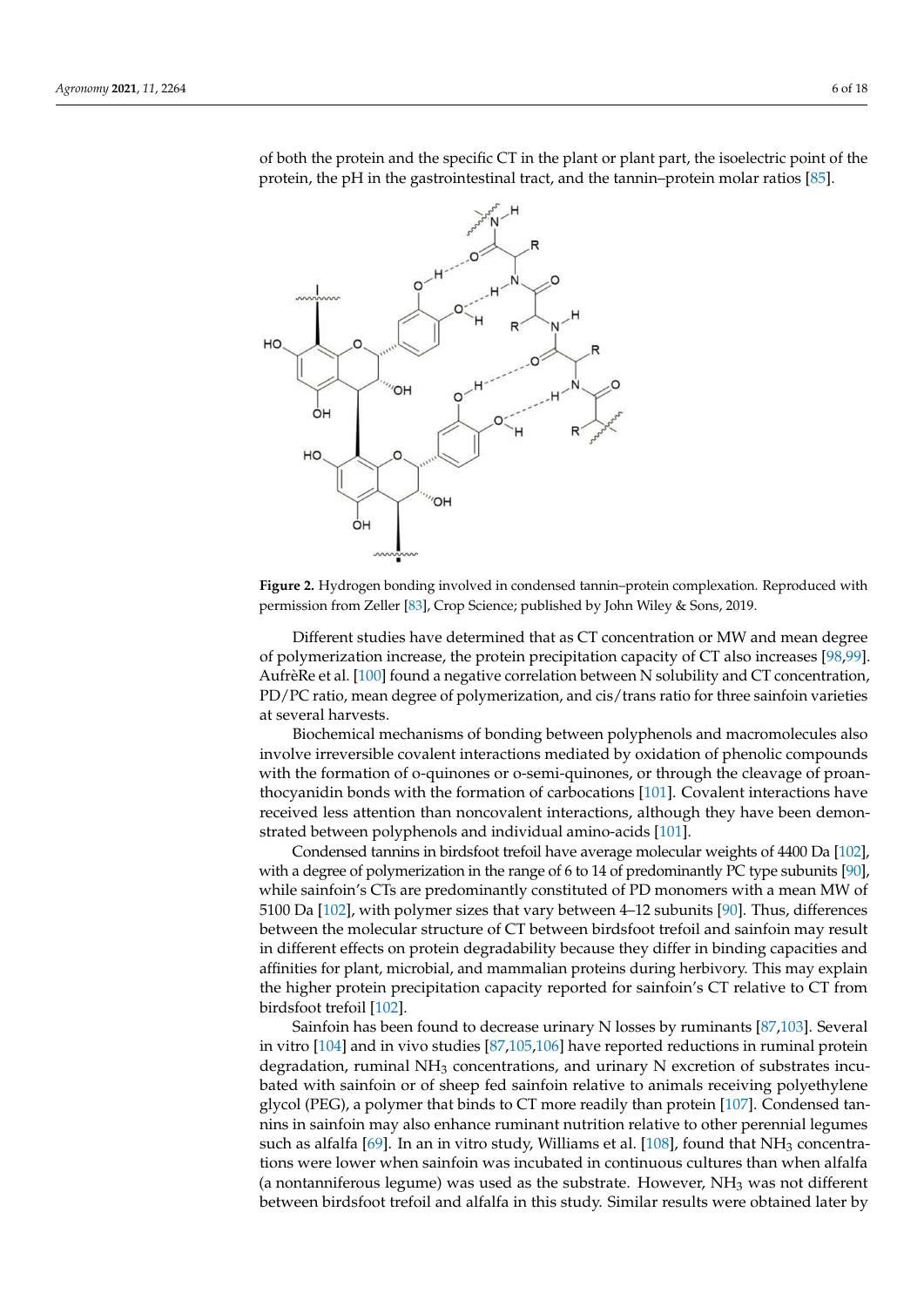Grosse Brinkhaus et al. [\[109\]](#page-14-21), who observed a 21% reduction in blood urea N and a 38% lower urinary N when dairy cows were fed sainfoin than when they were fed alfalfa pellets; and Lagrange et al. [\[74\]](#page-13-11) reported that yearlings heifers consuming sainfoin or birdsfoot trefoil showed a 40% reduction in urinary N concentration relative to those grazing alfalfa, diverting more of the N to feces, thereby reducing the loss of N as ammonia into the atmosphere. This study also demonstrated that the partial replacement of alfalfa by sainfoin and birdsfoot trefoil in 2-way or 3-way choices was also effective in reducing the urinary N concentrations of beef heifers. Similarly, Aufrère et al. [\[110\]](#page-15-0) showed in vitro that mixing sainfoin with alfalfa could be an efficient way to reduce the N solubility of pure alfalfa. Finally, tannin-containing hays have also shown potential to reduce urinary urea N excretion, increase N retention, and reduce enteric  $CH_4$  emissions from beef cattle, suggesting that CTs remain active during the process of forage conservation [\[111\]](#page-15-1). Thus, ecoregions around the world where legume supply is limited during certain times of the year, such as spring or winter, could benefit from the provision of CTs through the use of preserved forages.

However, when sainfoin is fed to ruminants, CT–protein complexes may not be completely dissociated in the abomasum and continue intact through the small intestine, preventing amino acid digestion and absorption [\[97](#page-14-9)[,112\]](#page-15-2). The potential of these complexes for being reversible is dependent on the type of bonding (noncovalent or covalent) between CT and proteins [\[101\]](#page-14-13). Alternatively, CT may still be active under the pH level (5.0) of the proximal small intestine and interfere with endogenous and microbial proteolytic enzymes, increasing the proportion of protein in the feces [\[94\]](#page-14-22). In support of this, Lagrange et al. [\[74\]](#page-13-11) observed that beef cattle grazing sainfoin partitioned more N to feces (30.1% vs. 22.7%, respectively) than animals grazing birdsfoot trefoil, and sheep fed fresh sainfoin showed greater fecal N than sheep fed pure birdsfoot trefoil or alfalfa (31.5% vs. 26.6%, respectively; [\[113\]](#page-15-3)). This may reduce N retention, as observed for sainfoin diets [\[114\]](#page-15-4).

The prevalence of PC subunits in birdsfoot trefoil tannin may be associated with a greater protein digestion in the abomasum and small intestine and improved amino acid absorption [\[81,](#page-13-18)[90\]](#page-14-3). A greater amino acid absorption has been linked to overall improvements in animal performance, including body weight gain, wool and milk production, reproductive performance, and the ability to cope with gastrointestinal nematode burdens [\[115\]](#page-15-5). For instance, Min et al. [\[116\]](#page-15-6) reported increments of reproduction efficiency and wool production in sheep fed birdsfoot trefoil relative to animals receiving PEG, a polymer that binds and inactivates tannins. This response was produced without increments in voluntary intake, but authors reported a greater concentration of plasmaessential amino acids, suggesting a higher intestinal absorption. The unique CT produced by birdsfoot trefoil, as well as its high fiber digestibility [\[117](#page-15-7)[–119\]](#page-15-8), also enhance the efficiency of energy and protein use in ruminants relative to other nontanniferous legumes. Sheep grazing birdsfoot trefoil had significantly improved performance compared with sheep grazing alfalfa pastures, resulting in greater ewe and lamb weight gains, carcass dressing-out percentage, and wool growth [\[120\]](#page-15-9). Harris et al. [\[121\]](#page-15-10) found that dairy cows grazing birdsfoot trefoil improved the efficiency of feed utilization and increased milk yield by 10%, with increments in milk protein concentration relative to white clover (another nontanniferous legume), and Lagrange et al. [\[74\]](#page-13-11) reported 40% greater average daily gains (ADG) in beef heifers grazing birdsfoot trefoil relative to animals grazing alfalfa.

#### *4.3. Effect of Condensed Tannins on Enteric Methane Emissions*

Condensed tannins may inhibit  $CH_4$  production in the rumen, which is beneficial for improving nutrient utilization and reducing dietary energy loss and GHG emissions for ecofriendly animal production. Several studies have reported reductions (13–16%) either in the gross emission of CH<sub>4</sub> (g/d) or in CH<sub>4</sub> yield (g/kg dry matter intake), using forages with moderate concentrations of CT (20–50 g/kg DM) [\[122–](#page-15-11)[124\]](#page-15-12), or CT-containing plant extracts supplied with the feed [\[125\]](#page-15-13) or drenched directly to the animals [\[27\]](#page-11-20). A meta-analysis from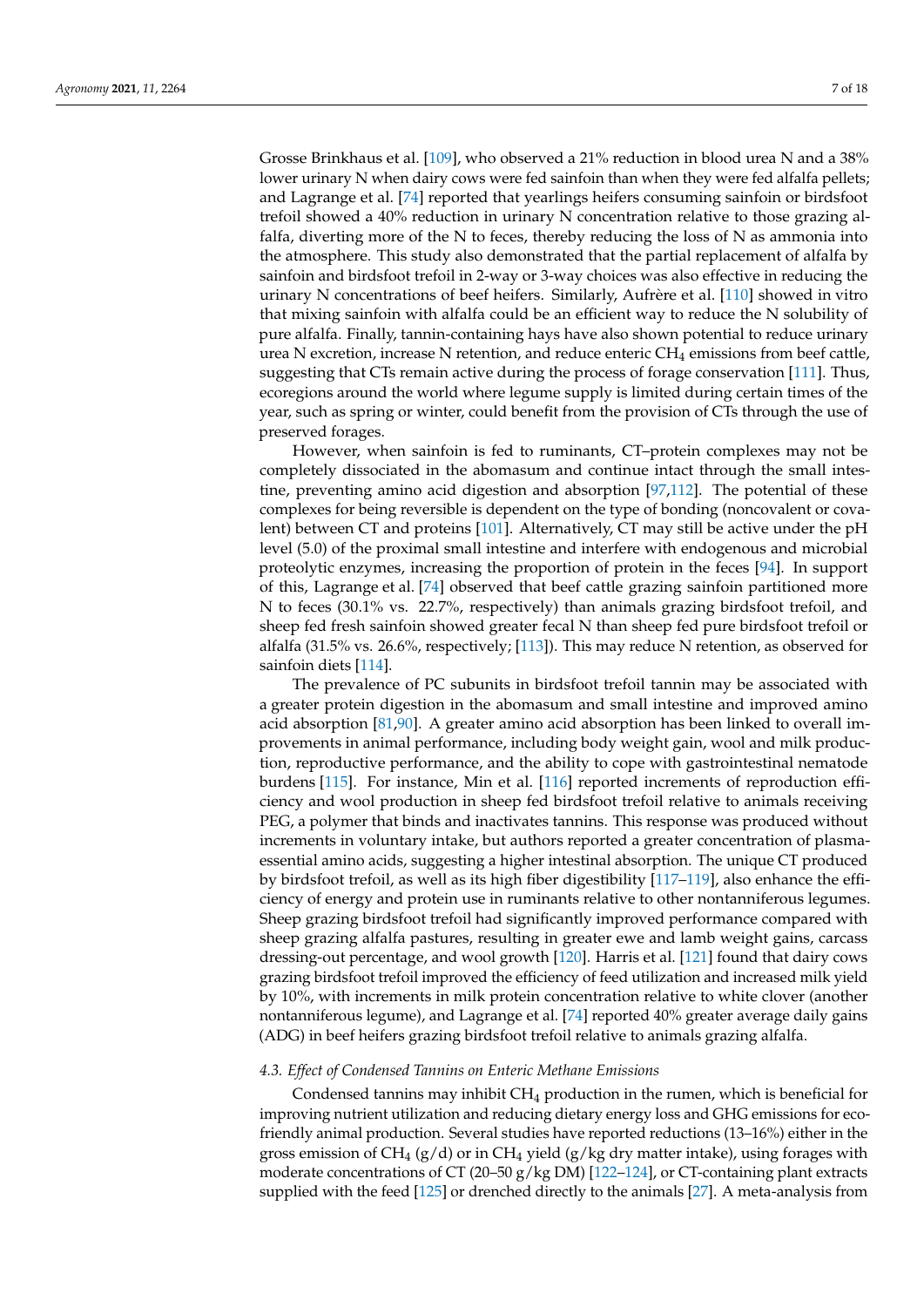15 in vivo experiments showed that increasing tannin concentration in the diet decreased CH<sup>4</sup> production linearly when expressed relative to dry matter intake (DMI) or digestible OM intake [\[126\]](#page-15-14). Thus, low concentrations of CT (<20 g/kg DM) may not affect  $CH_4$ production in ruminants relative to control diets [\[82\]](#page-13-19).

Chemical structure of CT may also be an important factor affecting enteric  $CH_4$  pro-duction, as was demonstrated in vitro by Hatew et al. [\[127\]](#page-15-15), who found differences in  $CH<sub>4</sub>$ emissions among CT extracts from four different sainfoin accessions. Sainfoin is a legume species that has been shown to reduce  $CH_4$  production in in vitro studies [\[128](#page-15-16)[–130\]](#page-15-17). As mentioned previously for the protein precipitation capacity of CT, as the degree of polymerization of CT increases, greater reductions in CH<sup>4</sup> production have been reported for in vitro studies [\[131\]](#page-15-18). Likewise, higher molecular weight fractions of CT significantly decreased total methanogen numbers in vitro compared with lower molecular weight CT fractions [\[132\]](#page-16-0).

The effect of CT on enteric  $CH_4$  emissions has been attributed to a direct effect on methanogenic archaea and/or their enzymatic activity [\[131–](#page-15-18)[133\]](#page-16-1), or more likely, to an indirect effect on fiber digestion, adversely affecting cellulolytic bacteria and consequently reducing the amount of forage substrate fermented in the rumen (reduced digestion) [\[126,](#page-15-14)[134](#page-16-2)[,135\]](#page-16-3)—a process that may be subsequently compensated in the lower digestive tract by colonic fermentation [\[40\]](#page-12-6). The bacteria that digest cellulose produce both acetate and  $H_2$ . However, accumulation of  $H_2$  inhibits fermentation, so Archaea dispose of  $H_2$  by using it to reduce  $CO_2$  to  $CH_4$  [\[34\]](#page-12-0). Condensed tannins likely inactivate extracellular microbial enzymes through the formation of CT–enzyme complexes, subsequently reduce their digestive activity [\[136\]](#page-16-4), and/or directly inhibit cellulolytic bacteria [\[137\]](#page-16-5). In addition, formation of cell-associated protein–tannin complexes on the cell surface may interfere with microbial attachment to fiber and prevent microbial digestion [\[138\]](#page-16-6). In support of this, Wang et al. [\[69\]](#page-13-7) and Barry and McNabb suggested that concentrations of CT in forages greater than 50  $g/kg$  might decrease DM digestibility in ruminants, and Chung et al. [\[139\]](#page-16-7) observed a lower NDF digestibility in sainfoin than in alfalfa (45.3 vs. 55.3%), even with CT concentration in sainfoin as low as 2.45%. Reduced fiber digestion due to an increased CT ingestion may also slow clearance of forage residues from the rumen, reducing voluntary DMI [\[81\]](#page-13-18); thus, reductions in enteric  $CH_4$  emissions due to a decreased fiber digestibility would not be a viable strategy.

Ciliate protozoa also produce  $H_2$ ; reducing their numbers with rumen defaunation by supplying CT with the ingestion of tropical legumes  $[140]$  could indirectly affect CH<sub>4</sub> emissions, as mentioned previously, either by reducing methanogens symbiotically associated with protozoal populations or by reducing fiber digestion and  $H_2$  supply to methanogenic archaea [\[141\]](#page-16-9).

Rumen microbiome adaptation to plant secondary compounds is possible, which could influence long-term bioactivity and, thus, enteric  $CH_4$  production, although information on this topic is still limited [\[142,](#page-16-10)[143\]](#page-16-11). Such adaptation may be influenced by the specific chemical structure of the phenolic compound in question. For instance, rumen microbes have been reported to adapt to chemicals such as carvacrol and thymol to a greater extent than to phenolics in garlic oil [\[144\]](#page-16-12). Further research is needed to determine if the duration of feeding tannin-containing legumes influences the rumen microbiome and if methanogenic adaptation occurs.

#### **5. Other Beneficial Effects of Tanniferous Legumes in Grazing Beef Production Systems**

Another advantage of grazing tanniferous legumes is a reduction of the risk of bloat [\[50\]](#page-12-15), which allows cattle to graze forage legumes at the greatest nutritional value. Tanniferous legumes such as birdsfoot trefoil and sainfoin are nonbloating and can therefore be grazed in pure stands. Complexes between CT and proteins prevent the plant protein from being solubilized into ruminal fluid, inhibiting the formation of proteinaceous, gas-trapping foam [\[145\]](#page-16-13). It has been calculated that CT concentrations as little as 1 to 5  $g/kg$ DM should prevent bloat [\[146\]](#page-16-14). Adding a source of CT to highly digestible alfalfa could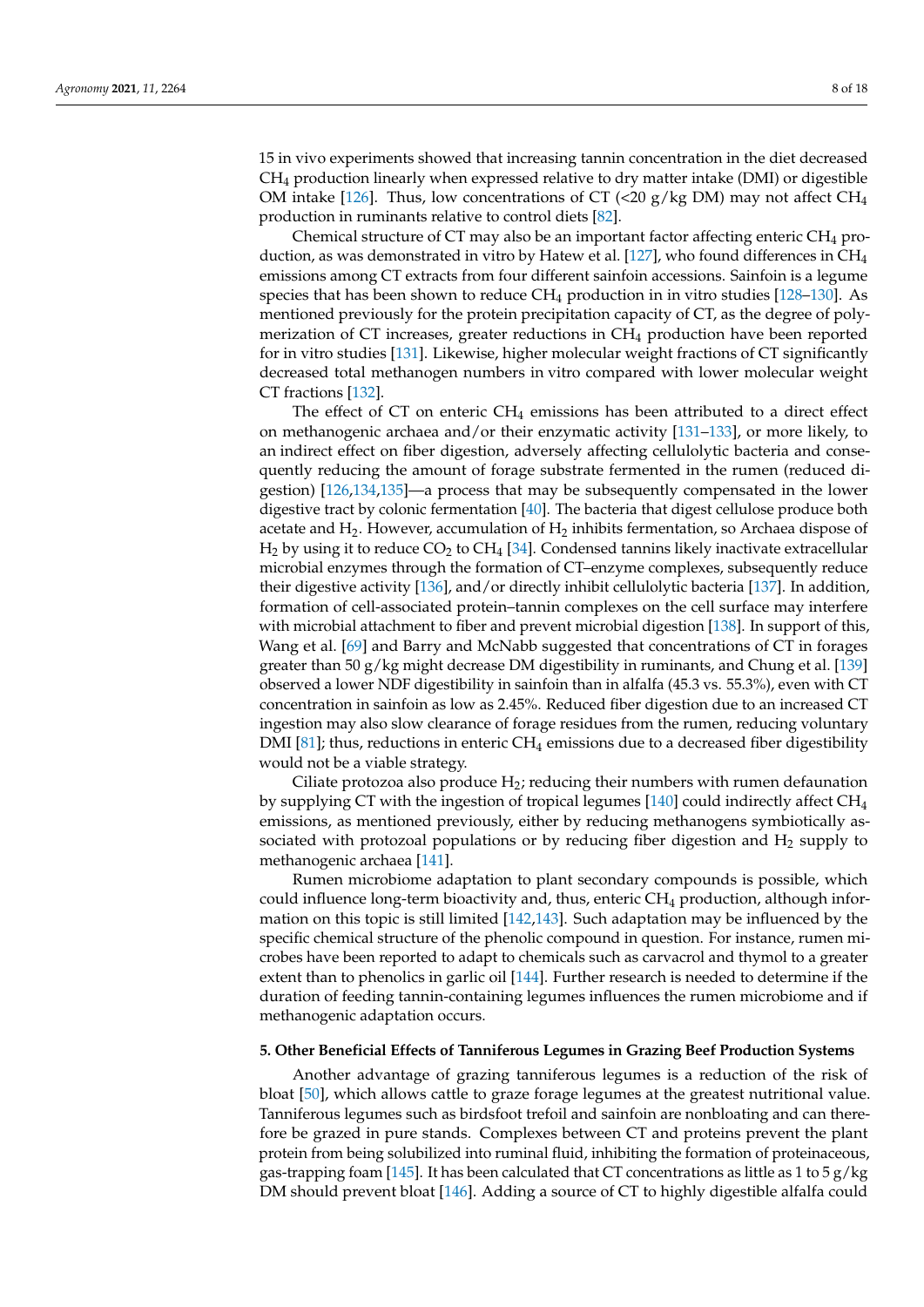reduce the availability of soluble protein and the rate of gas production and proliferation of ruminal microbial populations, preventing the formation of persistent foam [\[50\]](#page-12-15). In support of this, the inclusion of sainfoin into alfalfa pastures has reduced the incidence of bloat [\[147\]](#page-16-15) and may therefore be a practical and effective means of controlling this disorder. McMahon et al. [\[128\]](#page-15-16) reported a marked reduction in pasture bloat when as little as 10% sainfoin was included in fresh alfalfa diets.

In addition to their positive effects at attenuating bloat and reducing environmental impacts, the use of forage legumes for finishing beef cattle also results in greater carcass weight, dressing percentage, backfat thickness, and intramuscular fat percentage in the longissimus muscle compared with grass-finished beef (4.4% vs. 2.9%, respectively), approaching values observed for grain-based finishing systems (5.8%; [\[148\]](#page-16-16)). This outcome might be related to the high concentration of NFC present in forage legumes. Likewise, tenderness, fattiness, juiciness, and overall liking of legume-finished beef did not differ from grain-finished beef, and both types of beef presented greater scores for these characteristics than grass-fed beef [\[148\]](#page-16-16). In addition to these results, the omega-6 to omega-3 fatty acid ratio observed in legume-finished beef was much lower than that observed with concentrate diets and similar to grass-fed diets (2.41, 5.74, and 3.44, respectively), with greater omega-3 as well as reduced omega-6 in legume-finished beef [\[148\]](#page-16-16), maintaining the benefits for human health of the consumption of healthy fatty acids [\[149–](#page-16-17)[151\]](#page-16-18). Furthermore, as CTs reduce the activity of specific rumen bacteria responsible for biohydrogenation of dietary fatty acids [\[152\]](#page-16-19), tanniferous legumes such as sainfoin may promote increments in conjugated linoleic acid and polyunsaturated fatty acids and reductions in saturated fatty acids in meat relative to animals consuming diets without CT [\[153\]](#page-16-20). In support of this, beef carcasses from cattle that were fed sainfoin had greater marbling scores, quality grades, and backfat thicknesses than alfalfa-fed cattle, and steaks were redder in color than steaks from cattle finished on alfalfa and contained more unsaturated fatty acids [\[73\]](#page-13-24).

In contrast to both cereal grains and pasture grasses, perennial legumes form symbiotic associations with soil bacteria (*Rhizobia* spp.) and fix their own N, being productive for multiple years without the need of N fertilization [\[154](#page-16-21)[,155\]](#page-16-22). Finishing cattle on N-fixing forages reduces costs and enhances ranch profitability while reducing environmental impact associated with the use of N fertilizers, as they increases nitrate production and water eutrophication [\[61–](#page-12-26)[63\]](#page-13-1). Additionally, GHG emissions related to the production, transport, and use of N-based fertilizers [\[37\]](#page-12-3) decrease in forage legume systems. Moreover, direct emissions of nitrous oxide  $(N_2O)$  are negligible from biological N fixation [\[156\]](#page-17-0).

Therefore, legume-fed beef production systems give producers a sustainable alternative forage-based livestock production program while maintaining high animal performance and high-quality beef that is comparable to grain-finishing programs. In addition, the use of tannin-containing legumes either as pure forages or in association with CT-free legumes offer a feasible solution to the problems of low N utilization and high risk of bloat for cattle grazing nontanniferous legume monocultures, increasing the efficiency of N use and improving the health of ruminants, humans, and the environment.

#### **6. Forage Diversity in Beef Cattle Production Systems**

A diversity of forages and biochemicals available in pasturelands may enhance the benefits described above because the complementary relationships among multiple food resources in nature improves the fitness of herbivores [\[157\]](#page-17-1), which in turn, can reduce environmental impacts. Herbivores have evolved grazing in diverse plant communities, consuming arrays of feeds with different chemical and physical characteristics [\[158\]](#page-17-2). Diverse diets offer ruminants a variety of nutrients and PSCs, which allow for a more balanced diet with greater medicinal benefits than single forage species in monocultures [\[159,](#page-17-3)[160\]](#page-17-4). In addition, complementarities among nutrients and PSCs may lead to more efficient use of feeds, with improvements in animal welfare and productivity [\[161\]](#page-17-5), and reduced carbon and N emissions to the environment [\[115](#page-15-5)[,162\]](#page-17-6). For instance, the consumption of different forage species with contrasting chemical compositions (different concentrations of NFC,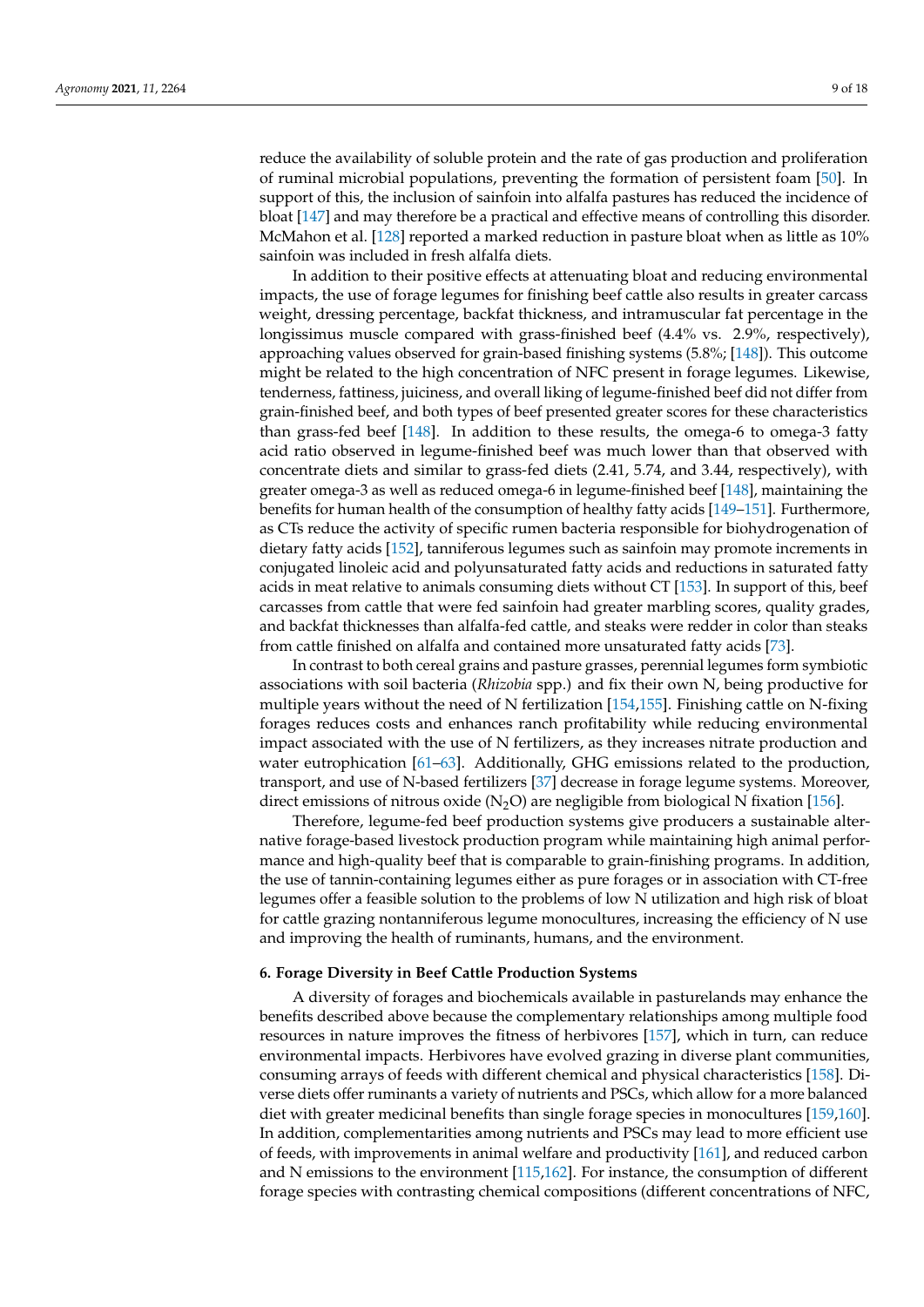fiber, and proteins) and the presence of CT may lead to associative effects, such as protein degradability lower than the average of the individual forages, as it has been demonstrated in in vitro conditions by Niderkorn et al. [\[163\]](#page-17-7) for a mixture of sainfoin and cocksfoot (Dactylis glomerata).

Some bioactive secondary metabolites in forage legumes can cause digestive interactions, so that the rumen fermentation pattern of a mixture of forages can differ from the average values of its components [\[164\]](#page-17-8), resulting in positive (synergistic) or negative (antagonistic) effects on ruminant nutrition. It may therefore be preferable to use more than one CT source so that individual sources are ingested at a lower dosage to avoid potential antinutritional effects of high concentrations of single CT [\[164\]](#page-17-8). As described previously, tannins produced by different forage species, cultivars, plants, plant parts, or during different seasons may have contrasting physical and chemical properties that may impact herbivores in different ways [\[161\]](#page-17-5). Thus, mixtures between legumes with different CT chemical structures may produce associative effects that enhance the effect relative to a single CT. This was demonstrated by Lagrange et al. [\[74\]](#page-13-11) in an in vivo study where yearling heifers grazing a choice of tanniferous legumes (birdsfoot trefoil and sainfoin) showed lower levels of urinary N concentration than animals grazing the same legumes in monoculture, suggesting a synergism between different CT sources. In addition, this study showed that heifers grazing the tanniferous legumes (birdsfoot trefoil and sainfoin) in association with a non-tannin-containing legume (alfalfa) reduced urinary N excretion (40.7 vs. 50.6%) and retained more N (36.1 vs. 25.2%) relative to control animals grazing the same species as monocultures on average, respectively [\[74\]](#page-13-11). Previously, Aufrère et al. [\[165\]](#page-17-9) had demonstrated that CT from sainfoin could bind and precipitate protein from alfalfa.

Interactions among CT may also influence the total amount of food a herbivore can ingest [\[166](#page-17-10)[,167\]](#page-17-11). It has been observed that the DMI of sheep increases as the number of tanniferous shrubs in the diet increases, relative to single-shrub diets [\[167\]](#page-17-11). Food diversity may also provide ruminants a positive stimulus that increases their motivation to eat [\[168\]](#page-17-12). A diversity of forages allows animals to incorporate different species into their diets, which may delay the onset of satiety [\[169\]](#page-17-13). In contrast, animals constrained to monocultures may reach satiety at lower levels of feed intake due to the nutritional disbalances or excessive orosensory exposure to limited stimuli. In support of this, Lagrange et al. [\[74\]](#page-13-11) observed a 33% greater dry matter intake (DMI) and 30 to 50% greater ADG in heifers that grazed a 3-way choice among alfalfa, sainfoin, and birdsfoot trefoil relative to the average DMI and ADG from animals grazing the same three species in monocultures, suggesting a synergism among pasture species when these were consumed together. Similarly, sheep that were offered a choice of different legumes and selected 50% alfalfa, 35% sainfoin, and 15% birdsfoot trefoil had 10% greater DMI and DM digestibility than for the average DMI value calculated from the same proportions of these forages when they were fed separately [\[113\]](#page-15-3). On the other hand, Wang et al. [\[147\]](#page-16-15) observed similar feed intakes in beef steers grazing pure alfalfa or mixed alfalfa–sainfoin pastures containing up to 35% sainfoin; Christensen [\[170\]](#page-17-14), when feeding a mixture of alfalfa–birdsfoot trefoil hays to dairy cows, did not find differences in DMI relative to feeding pure alfalfa.

Animals that are motivated to eat different species (i.e., a choice of legumes) could also incur greater energy expenditures in order to gather different forages and achieve the challenge of building a balanced diet [\[171\]](#page-17-15). The spatial aggregation of forage species in contiguous swards as opposed to an intermingled mixture may reduce search time allowing animals being more efficient in diet selection [\[172\]](#page-17-16). In a finely intermingled mixed pasture, animals may have a reduced intake rate due to time spent searching for the preferred plant species [\[173\]](#page-17-17) and reduces daily voluntary intake relative to grazing monocultures. Moreover, some less competitive species such as sainfoin may be outcompeted in a mixture with better adapted species such as alfalfa, or the most preferred herbage species could be overgrazed, leading to resource degradation [\[174](#page-17-18)[,175\]](#page-17-19). In contrast, when three different forage legumes were established in side-by-side patches, beef heifers grazing the choice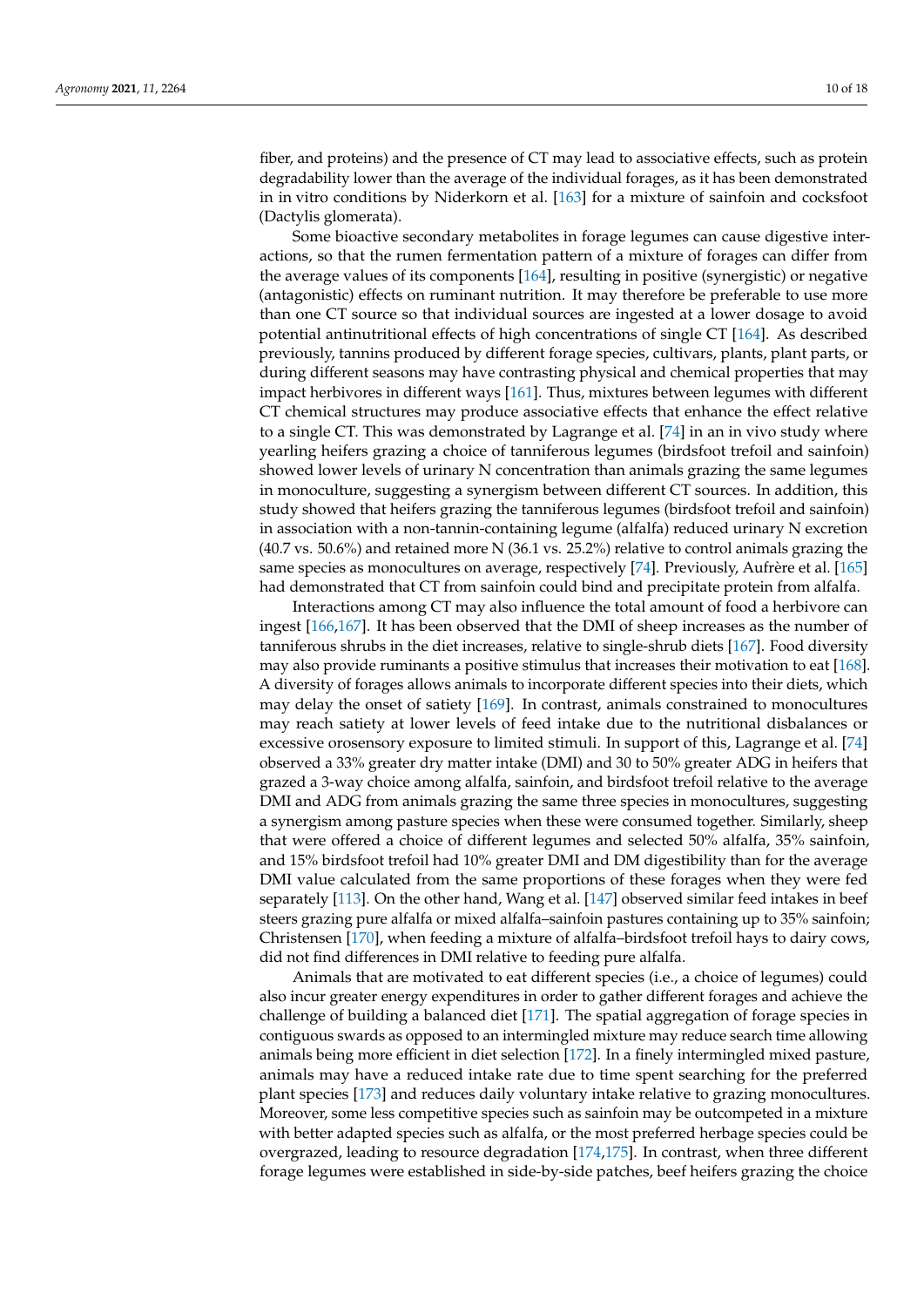treatments did not invest extra time in walking, searching, or patch switching activities relative to heifers grazing monocultures [\[75\]](#page-13-12).

Finally, giving choices to ruminants and allowing them to solve problems of nutrient imbalances or excess exposure to a single PSC may elicit positive emotional states and ultimately improve their welfare relative to animals limited to monocultures [\[176\]](#page-17-20). Animals exposed to a diverse array of foods have lower indicators of stress relative to animals ingesting single rations [\[177\]](#page-17-21) and have the opportunity to learn the postingestive consequences of foods and how to meet their needs through selecting a varied diet [\[178\]](#page-17-22). Diversity also allows animals to select a diet that is a function of their specific and dynamic needs. In contrast, rations designed for the "average" individual may not satisfy all animals' needs given the inherent individual differences that exist among animals [\[179\]](#page-17-23).

### **7. Conclusions**

Today's beef producers are challenged by growing consumer demand for environmentally, economically, and socially sustainable food [\[180,](#page-17-24)[181\]](#page-17-25), and consumer attention to production sources, animal welfare, and human health is on the rise [\[182,](#page-17-26)[183\]](#page-17-27). In the US and other beef-producing countries, wetlands and grasslands have been converted to cropland that is used for the production of annual cereal grains, the majority of which are fed to livestock rather than consumed by humans. The ecosystem services of annually cropped farmland are compromised by reduced organic matter, periods of bare soil, and frequent application of inorganic soil nutrients. At the other extreme, grass-finished production systems provide a food source of relatively low quality that reduces productivity, increasing time to slaughter and related environmental impacts. In contrast to grasses, perennial legumes fix their own nitrogen and are digested more rapidly than grasses by ruminants; thus, the intake, production, and efficiency of feed conversion to red meat or milk are higher than for forage grasses, resulting in reduced environmental impacts compared with grass-fed cattle. The unique tannins produced by some legumes such as birdsfoot trefoil and sainfoin, as well as the high fiber digestibility of temperate forage legumes, enhance the efficiency of energy and protein use in ruminants relative to non-tannin-containing legumes such as alfalfa. Synergisms achieved by a diversity of legumes with beneficial PSCs may further enhance the benefits observed for single species, contributing to the development of beef production systems that improve overall sustainability with reduced environmental impacts while satisfying human food needs.

**Author Contributions:** Conceptualization, S.P.L., J.W.M. and J.J.V.; writing—original draft preparation, S.P.L.; writing—review and editing, J.J.V. and J.W.M. All authors have read and agreed to the published version of the manuscript.

**Funding:** This effort was supported by the Utah Agricultural Experiment Station (grant number UTA0 1321) and the National Institute of Food and Agriculture (NIFA), USDA (award no. 2016-67019- 25086). This paper was published with the approval of the Director, Utah Agricultural Experiment Station, and Utah State University, as journal paper number 9524.

**Institutional Review Board Statement:** Not Applicable.

**Informed Consent Statement:** Not Applicable.

**Data Availability Statement:** Not Applicable.

**Conflicts of Interest:** The authors declare no conflict of interest.

#### **References**

- <span id="page-10-0"></span>1. Rotz, C.A.; Asem-Hiablie, S.; Place, S.; Thoma, G. Environmental Footprints of Beef Cattle Production in the United States. *Agric. Syst.* **2019**, *169*, 1–13. [\[CrossRef\]](http://doi.org/10.1016/j.agsy.2018.11.005)
- <span id="page-10-1"></span>2. EPA. Inventory of U.S. Greenhouse Gas Emissions and Sinks: 1990–2017. Available online: [https://www.epa.gov/ghgemissions/](https://www.epa.gov/ghgemissions/inventory-us-greenhouse-gas-emissions-and-sinks-1990-2017) [inventory-us-greenhouse-gas-emissions-and-sinks-1990-2017](https://www.epa.gov/ghgemissions/inventory-us-greenhouse-gas-emissions-and-sinks-1990-2017) (accessed on 24 January 2020).
- <span id="page-10-2"></span>3. Beauchemin, K.A.; Henry Janzen, H.; Little, S.M.; McAllister, T.A.; McGinn, S.M. Life Cycle Assessment of Greenhouse Gas Emissions from Beef Production in Western Canada: A Case Study. *Agric. Syst.* **2010**, *103*, 371–379. [\[CrossRef\]](http://doi.org/10.1016/j.agsy.2010.03.008)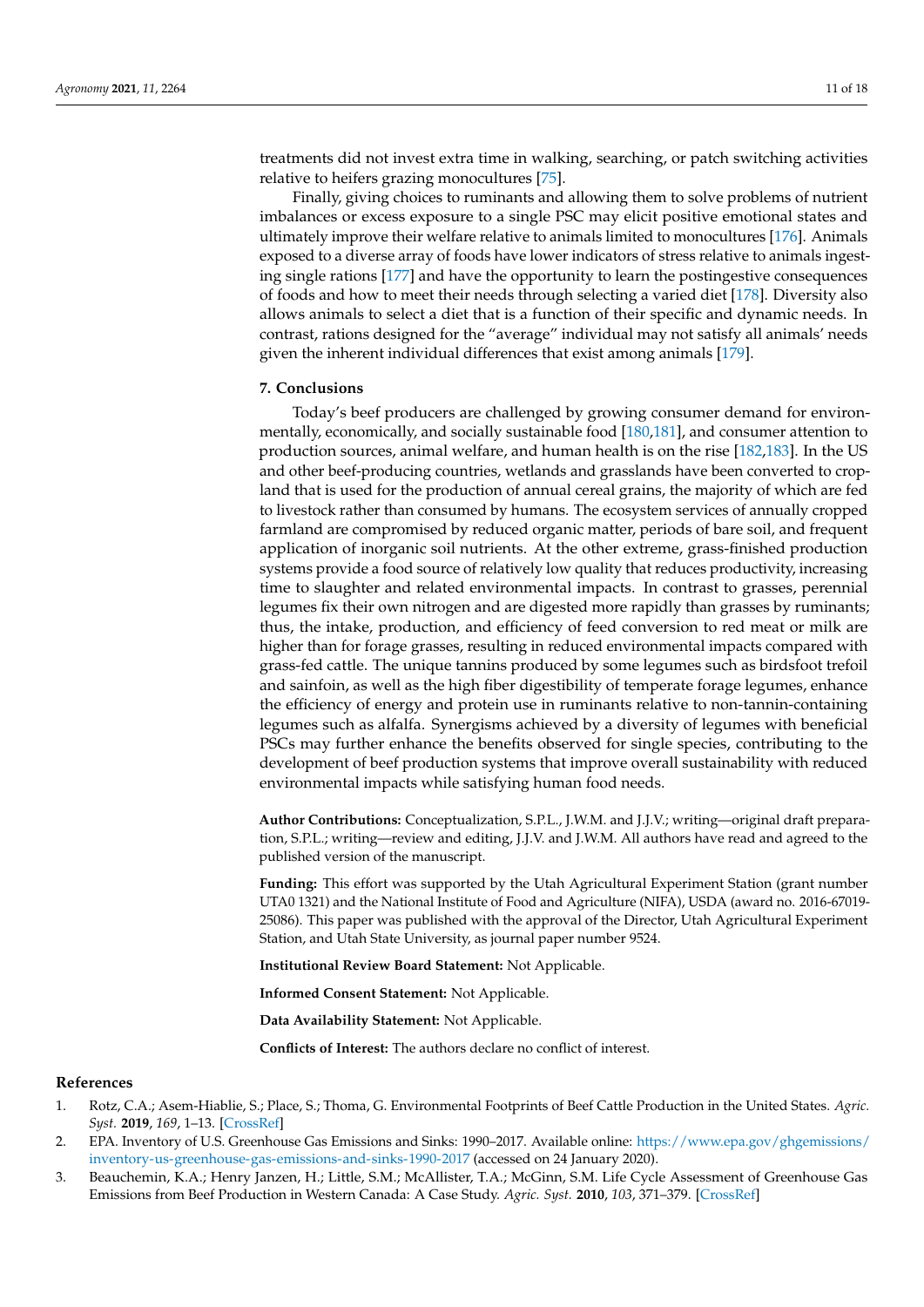- <span id="page-11-0"></span>4. Gerber, P.J. *Tackling Climate Change through Livestock: A Global Assessment of Emissions and Mitigation Opportunities*; Food and Agriculture Organization of the United Nations, Ed.; Food and Agriculture Organization of the United Nations: Rome, Italy, 2013; ISBN 978-92-5-107920-1.
- <span id="page-11-1"></span>5. Johnson, K.A.; Johnson, D.E. Methane Emissions from Cattle. *J. Anim. Sci.* **1995**, *73*, 2483–2492. [\[CrossRef\]](http://doi.org/10.2527/1995.7382483x)
- <span id="page-11-2"></span>6. McAllister, T.A.; Newbold, C.J. Redirecting Rumen Fermentation to Reduce Methanogenesis. *Aust. J. Exp. Agric.* **2008**, *48*, 7. [\[CrossRef\]](http://doi.org/10.1071/EA07218)
- <span id="page-11-3"></span>7. Janssen, P.H. Influence of Hydrogen on Rumen Methane Formation and Fermentation Balances through Microbial Growth Kinetics and Fermentation Thermodynamics. *Anim. Feed Sci. Technol.* **2010**, *160*, 1–22. [\[CrossRef\]](http://doi.org/10.1016/j.anifeedsci.2010.07.002)
- <span id="page-11-4"></span>8. Broucek, J. Options to Methane Production Abatement in Ruminants: A review. *J. Anim. Plant. Sci.* **2018**, *28*, 348–364.
- 9. Haque, M.N. Dietary Manipulation: A Sustainable Way to Mitigate Methane Emissions from Ruminants. *J. Anim. Sci. Technol.* **2018**, *60*, 15. [\[CrossRef\]](http://doi.org/10.1186/s40781-018-0175-7)
- 10. Alemneh, T.; Getabalew, M. Strategies to Reduce Methane Emission in Ruminants. *Int. J. Ecol. Ecosolution* **2019**, *6*, 16–22.
- 11. Pámanes-Carrasco, G.; Herrera-Torres, E.; Murillo-Ortiz, M.; Reyes-Jáques, D. Climate Change Mitigation in Livestock Production: Nonconventional Feedstuffs and Alternative Additives. In *Livestock Health and Farming*; IntechOpen: London, UK, 2019. [\[CrossRef\]](http://doi.org/10.5772/intechopen.89433)
- <span id="page-11-5"></span>12. Islam, M.; Lee, S.-S. Advanced Estimation and Mitigation Strategies: A Cumulative Approach to Enteric Methane Abatement from Ruminants. *J. Anim. Sci. Technol.* **2019**, *61*, 122–137. [\[CrossRef\]](http://doi.org/10.5187/jast.2019.61.3.122)
- <span id="page-11-6"></span>13. Hegarty, R.S. Reducing Rumen Methane Emissions through Elimination of Rumen Protozoa. *Aust. J. Agric. Res.* **1999**, *50*, 1321. [\[CrossRef\]](http://doi.org/10.1071/AR99008)
- <span id="page-11-7"></span>14. Martin, C.; Morgavi, D.P.; Doreau, M. Methane Mitigation in Ruminants: From Microbe to the Farm Scale. *Animal* **2010**, *4*, 351–365. [\[CrossRef\]](http://doi.org/10.1017/S1751731109990620)
- <span id="page-11-8"></span>15. Wright, A. Reducing Methane Emissions in Sheep by Immunization against Rumen Methanogens. *Vaccine* **2004**, *22*, 3976–3985. [\[CrossRef\]](http://doi.org/10.1016/j.vaccine.2004.03.053) [\[PubMed\]](http://www.ncbi.nlm.nih.gov/pubmed/15364447)
- <span id="page-11-9"></span>16. Williams, Y.J.; Popovski, S.; Rea, S.M.; Skillman, L.C.; Toovey, A.F.; Northwood, K.S.; Wright, A.-D.G. A Vaccine against Rumen Methanogens Can Alter the Composition of Archaeal Populations. *Appl. Environ. Microbiol.* **2009**, *75*, 1860–1866. [\[CrossRef\]](http://doi.org/10.1128/AEM.02453-08) [\[PubMed\]](http://www.ncbi.nlm.nih.gov/pubmed/19201957)
- <span id="page-11-10"></span>17. Pickering, N.K.; Oddy, V.H.; Basarab, J.; Cammack, K.; Hayes, B.; Hegarty, R.S.; Lassen, J.; McEwan, J.C.; Miller, S.; Pinares-Patiño, C.S. Animal Board Invited Review: Genetic Possibilities to Reduce Enteric Methane Emissions from Ruminants. *Animal* **2015**, *9*, 1431–1440. [\[CrossRef\]](http://doi.org/10.1017/S1751731115000968) [\[PubMed\]](http://www.ncbi.nlm.nih.gov/pubmed/26055577)
- <span id="page-11-11"></span>18. Guan, H.; Wittenberg, K.M.; Ominski, K.H.; Krause, D.O. Efficacy of Ionophores in Cattle Diets for Mitigation of Enteric Methane. *J. Anim. Sci.* **2006**, *84*, 1896–1906. [\[CrossRef\]](http://doi.org/10.2527/jas.2005-652) [\[PubMed\]](http://www.ncbi.nlm.nih.gov/pubmed/16775074)
- <span id="page-11-12"></span>19. Goel, G.; Makkar, H.P.S.; Becker, K. Inhibition of Methanogens by Bromochloromethane: Effects on Microbial Communities and Rumen Fermentation Using Batch and Continuous Fermentations. *Br. J. Nutr.* **2009**, *101*, 1484. [\[CrossRef\]](http://doi.org/10.1017/S0007114508076198) [\[PubMed\]](http://www.ncbi.nlm.nih.gov/pubmed/19243639)
- <span id="page-11-13"></span>20. Lee, C.; Beauchemin, K.A. A Review of Feeding Supplementary Nitrate to Ruminant Animals: Nitrate Toxicity, Methane Emissions, and Production Performance. *Can. J. Anim. Sci.* **2014**, *94*, 557–570. [\[CrossRef\]](http://doi.org/10.4141/cjas-2014-069)
- <span id="page-11-14"></span>21. Pacheco, D.; Waghorn, G.; Janssen, P.H. Decreasing Methane Emissions from Ruminants Grazing Forages: A Fit with Productive and Financial Realities? *Anim. Prod. Sci.* **2014**, *54*, 1141–1154. [\[CrossRef\]](http://doi.org/10.1071/AN14437)
- <span id="page-11-15"></span>22. Beauchemin, K.A.; McGinn, S.M. Methane Emissions from Feedlot Cattle Fed Barley or Corn Diets. *J. Anim. Sci.* **2005**, *83*, 653–661. [\[CrossRef\]](http://doi.org/10.2527/2005.833653x)
- <span id="page-11-16"></span>23. Asanuma, N.; Iwamoto, M.; Hino, T. Effect of the Addition of Fumarate on Methane Production by Ruminal Microorganisms In Vitro. *J. Dairy Sci.* **1999**, *82*, 780–787. [\[CrossRef\]](http://doi.org/10.3168/jds.S0022-0302(99)75296-3)
- <span id="page-11-17"></span>24. Tejido, M.; Ranilla, M.; García-Martínez, R.; Carro, M. In vitro microbial growth and rumen fermentation of different substrates as affected by the addition of disodium malate. *Anim. Sci.* **2005**, *81*, 31–38. [\[CrossRef\]](http://doi.org/10.1079/ASC42060031)
- <span id="page-11-18"></span>25. Grainger, C.; Beauchemin, K.A. Can Enteric Methane Emissions from Ruminants Be Lowered without Lowering Their Production? *Anim. Feed Sci. Technol.* **2011**, *166–167*, 308–320. [\[CrossRef\]](http://doi.org/10.1016/j.anifeedsci.2011.04.021)
- <span id="page-11-19"></span>26. Carulla, J.E.; Kreuzer, M.; Machmüller, A.; Hess, H.D. Supplementation of Acacia Mearnsii Tannins Decreases Methanogenesis and Urinary Nitrogen in Forage-Fed Sheep. *Aust. J. Agric. Res.* **2005**, *56*, 961. [\[CrossRef\]](http://doi.org/10.1071/AR05022)
- <span id="page-11-20"></span>27. Grainger, C.; Clarke, T.; Auldist, M.J.; Beauchemin, K.A.; McGinn, S.M.; Waghorn, G.C.; Eckard, R.J. Potential Use of Acacia Mearnsii Condensed Tannins to Reduce Methane Emissions and Nitrogen Excretion from Grazing Dairy Cows. *Can. J. Anim. Sci.* **2009**, *89*, 241–251. [\[CrossRef\]](http://doi.org/10.4141/CJAS08110)
- <span id="page-11-21"></span>28. Benchaar, C.; Greathead, H. Essential Oils and Opportunities to Mitigate Enteric Methane Emissions from Ruminants. *Anim. Feed Sci. Technol.* **2011**, *166–167*, 338–355. [\[CrossRef\]](http://doi.org/10.1016/j.anifeedsci.2011.04.024)
- <span id="page-11-22"></span>29. McGinn, S.M.; Beauchemin, K.A.; Coates, T.; Colombatto, D. Methane Emissions from Beef Cattle: Effects of Monensin, Sunflower Oil, Enzymes, Yeast, and Fumaric Acid. *J. Anim. Sci.* **2004**, *82*, 3346–3356. [\[CrossRef\]](http://doi.org/10.2527/2004.82113346x) [\[PubMed\]](http://www.ncbi.nlm.nih.gov/pubmed/15542482)
- <span id="page-11-23"></span>30. McCaughey, W.P.; Wittenberg, K.; Corrigan, D. Impact of Pasture Type on Methane Production by Lactating Beef Cows. *Can. J. Anim. Sci.* **1999**, *79*, 221–226. [\[CrossRef\]](http://doi.org/10.4141/A98-107)
- <span id="page-11-24"></span>31. Waghorn, G.C.; Tavendale, M.H.; Woodfield, D.R. Methanogenesis from Forages Fed to Sheep. In Proceedings of the Conference New Zeeland Grassland Association, Gore, NZ, USA, 12–16 November 2012; pp. 167–172.
- <span id="page-11-25"></span>32. Allen, M.S. Physical Constraints on Voluntary Intake of Forages by Ruminants. *J. Anim. Sci.* **1996**, *74*, 3063. [\[CrossRef\]](http://doi.org/10.2527/1996.74123063x) [\[PubMed\]](http://www.ncbi.nlm.nih.gov/pubmed/8994921)
- <span id="page-11-26"></span>33. Meyer, K.; Hummel, J.; Clauss, M. The Relationship between Forage Cell Wall Content and Voluntary Food Intake in Mammalian Herbivores. *Mammal Rev.* **2010**, *40*, 221–245. [\[CrossRef\]](http://doi.org/10.1111/j.1365-2907.2010.00161.x)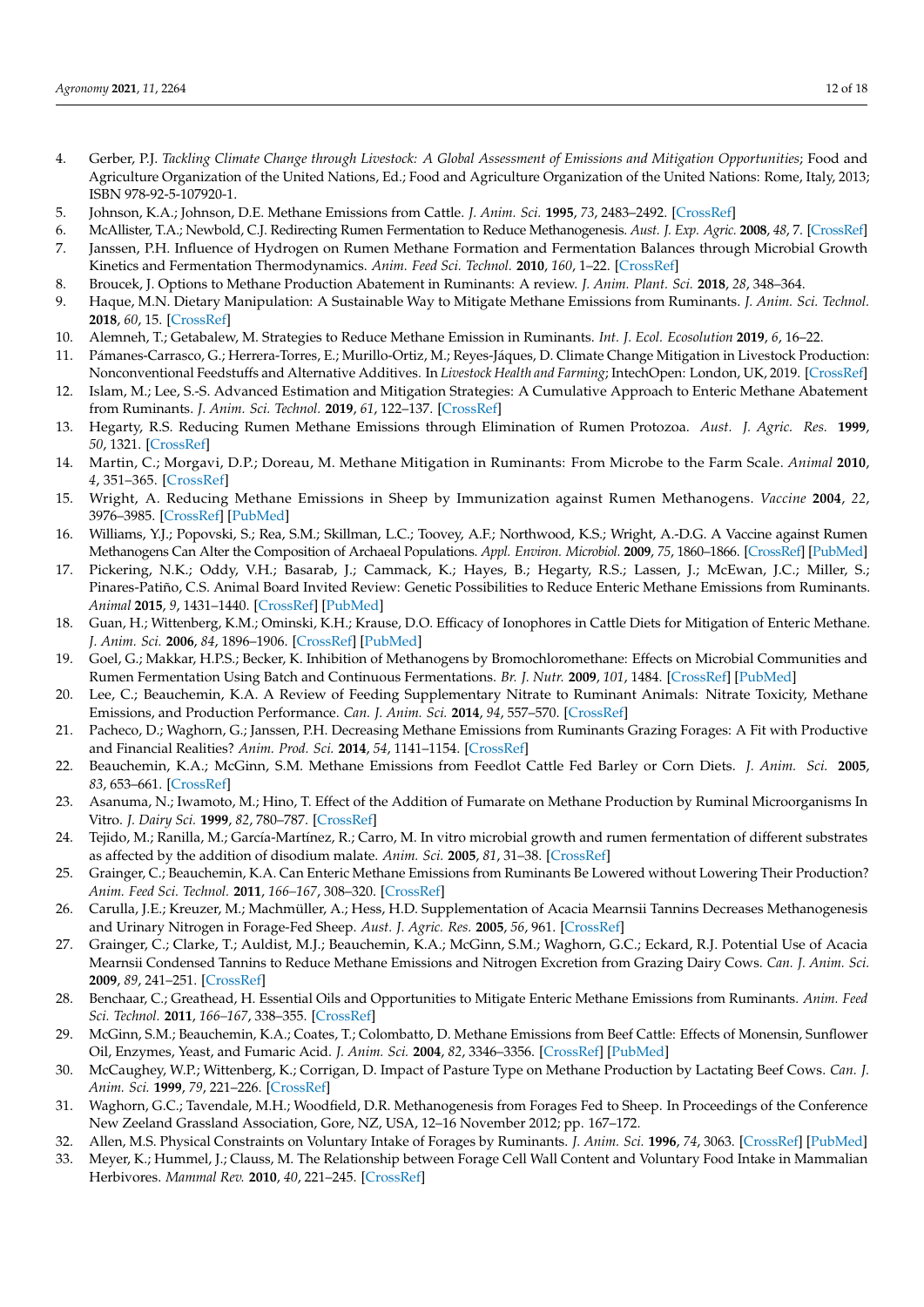- <span id="page-12-0"></span>34. Moss, A.R.; Jouany, J.-P.; Newbold, J. Methane Production by Ruminants: Its Contribution to Global Warming. *Ann. Zootech.* **2000**, *49*, 231–253. [\[CrossRef\]](http://doi.org/10.1051/animres:2000119)
- <span id="page-12-1"></span>35. Ominski, K.H.; Wittenberg, K.M. Strategies for Reducing Enteric Methane Emissions in Forage-Based Beef Production Systems. In *Climate Change and Managed Ecosystems*; CRC Press: Boca Raton, FL, USA, 2005; pp. 261–272.
- <span id="page-12-2"></span>36. Pelletier, S.; Tremblay, G.F.; Bélanger, G.; Bertrand, A.; Castonguay, Y.; Pageau, D.; Drapeau, R. Forage Nonstructural Carbohydrates and Nutritive Value as Affected by Time of Cutting and Species. *Agron. J.* **2010**, *102*, 1388. [\[CrossRef\]](http://doi.org/10.2134/agronj2010.0158)
- <span id="page-12-3"></span>37. Phelan, P.; Moloney, A.P.; McGeough, E.J.; Humphreys, J.; Bertilsson, J.; O'Riordan, E.G.; O'Kiely, P. Forage Legumes for Grazing and Conserving in Ruminant Production Systems. *Crit. Rev. Plant Sci.* **2015**, *34*, 281–326. [\[CrossRef\]](http://doi.org/10.1080/07352689.2014.898455)
- <span id="page-12-4"></span>38. Fulkerson, W.J.; Neal, J.S.; Clark, C.F.; Horadagoda, A.; Nandra, K.S.; Barchia, I. Nutritive Value of Forage Species Grown in the Warm Temperate Climate of Australia for Dairy Cows: Grasses and Legumes. *Livest. Sci.* **2007**, *107*, 253–264. [\[CrossRef\]](http://doi.org/10.1016/j.livsci.2006.09.029)
- <span id="page-12-5"></span>39. Villalba, J.J.; Ates, S.; MacAdam, J.W. Non-Fiber Carbohydrates in Forages and Their Influence on Beef Production Systems. *Front. Sustain. Food Syst.* **2021**, *5*, 566338. [\[CrossRef\]](http://doi.org/10.3389/fsufs.2021.566338)
- <span id="page-12-6"></span>40. Van Soest, P.J.V. *Nutritional Ecology of the Ruminant*; Cornell University Press: Ithaca, NY, USA, 2018; ISBN 978-1-5017-3235-5.
- <span id="page-12-7"></span>41. Waghorn, G.C.; Shelton, I.D.; Thomas, V.J. Particle Breakdown and Rumen Digestion of Fresh Ryegrass (*Lolium perenne* L.) and Lucerne (*Medicago sativa* L.) Fed to Cows during a Restricted Feeding Period. *Br. J. Nutr.* **1989**, *61*, 409–423. [\[CrossRef\]](http://doi.org/10.1079/BJN19890127)
- <span id="page-12-8"></span>42. Sun, X.; Henderson, G.; Cox, F.; Molano, G.; Harrison, S.J.; Luo, D.; Janssen, P.H.; Pacheco, D. Lambs Fed Fresh Winter Forage Rape (*Brassica napus* L.) Emit Less Methane than Those Fed Perennial Ryegrass (*Lolium perenne* L.), and Possible Mechanisms behind the Difference. *PLoS ONE* **2015**, *10*, e0119697. [\[CrossRef\]](http://doi.org/10.1371/journal.pone.0119697) [\[PubMed\]](http://www.ncbi.nlm.nih.gov/pubmed/25803688)
- <span id="page-12-9"></span>43. Archimède, H.; Eugène, M.; Marie Magdeleine, C.; Boval, M.; Martin, C.; Morgavi, D.P.; Lecomte, P.; Doreau, M. Comparison of Methane Production between C3 and C4 Grasses and Legumes. *Anim. Feed Sci. Technol.* **2011**, *166–167*, 59–64. [\[CrossRef\]](http://doi.org/10.1016/j.anifeedsci.2011.04.003)
- <span id="page-12-10"></span>44. Pitcher, L.R. Beef Average Daily Gain and Enteric Methane Emissions on Birdsfoot Trefoil, Cicer Milkvetch and Meadow Brome Pastures; All Graduate Theses and Dissertations 4015. Master's Thesis, Utah State University, Logan, UT, USA, 2015. Available online: <https://digitalcommons.usu.edu/etd/401590> (accessed on 12 August 2021).
- <span id="page-12-11"></span>45. Berthiaume, R.; Benchaar, C.; Chaves, A.V.; Tremblay, G.F.; Castonguay, Y.; Bertrand, A.; Bélanger, G.; Michaud, R.; Lafrenière, C.; McAllister, T.A. Effects of Nonstructural Carbohydrate Concentration in Alfalfa on Fermentation and Microbial Protein Synthesis in Continuous Culture. *J. Dairy Sci.* **2010**, *93*, 693–700. [\[CrossRef\]](http://doi.org/10.3168/jds.2009-2399)
- <span id="page-12-12"></span>46. Popp, J.D.; McCaughey, W.P.; Cohen, R.D.H.; McAllister, T.A.; Majak, W. Enhancing Pasture Productivity with Alfalfa: A Review. *Can. J. Plant Sci.* **2000**, *80*, 513–519. [\[CrossRef\]](http://doi.org/10.4141/P99-049)
- 47. MacAdam, J.W.; Ward, R.E.; Griggs, T.C.; Min, B.R.; Aiken, G.E. Average Daily Gain and Blood Fatty Acid Composition of Cattle Grazing the Nonbloating Legumes Birdsfoot Trefoil and Cicer Milkvetch in the Mountain West. *Prof. Anim. Sci.* **2011**, *27*, 574–583. [\[CrossRef\]](http://doi.org/10.15232/S1080-7446(15)30542-8)
- <span id="page-12-13"></span>48. MacAdam, J.; Villalba, J. Beneficial Effects of Temperate Forage Legumes That Contain Condensed Tannins. *Agriculture* **2015**, *5*, 475–491. [\[CrossRef\]](http://doi.org/10.3390/agriculture5030475)
- <span id="page-12-14"></span>49. Yost, M.; Allen, N.; Creech, E.; Putnam, D.; Gale, J.; Shewmaker, G. *Ten Reasons Why Alfalfa Is Highly Suitable for the West*; Utah State University Agriculture Extension; AG/Crops/2020-01pr.; Utah State University College of Agriculture and Applied Sciences: Logan, UT, USA, 2020; Available online: [https://digitalcommons.usu.edu/cgi/viewcontent.cgi?article=3100&context=extension\\_](https://digitalcommons.usu.edu/cgi/viewcontent.cgi?article=3100&context=extension_curall) [curall](https://digitalcommons.usu.edu/cgi/viewcontent.cgi?article=3100&context=extension_curall) (accessed on 12 August 2021).
- <span id="page-12-15"></span>50. Wang, Y.; Majak, W.; McAllister, T.A. Frothy Bloat in Ruminants: Cause, Occurrence, and Mitigation Strategies. *Anim. Feed Sci. Technol.* **2012**, *172*, 103–114. [\[CrossRef\]](http://doi.org/10.1016/j.anifeedsci.2011.12.012)
- <span id="page-12-16"></span>51. Majak, W.; McAllister, T.A.; McCartney, D.; Stanford, K.; Cheng, K.J. *Bloat in Cattle*; Alberta Agriculture Food and Rural Development, Information Packaging Center: Edmonton, AB, Canada, 2003; pp. 1–24.
- <span id="page-12-17"></span>52. Cameron, A.R.; Malmo, J. A Survey of the Efficacy of Sustained-release Monensin Capsules in the Control of Bloat in Dairy. *Cattle. Aust. Vet. J.* **1993**, *70*, 1–4. [\[CrossRef\]](http://doi.org/10.1111/j.1751-0813.1993.tb00783.x)
- <span id="page-12-18"></span>53. Thompson, D.J.; Brooke, B.M.; Garland, G.J.; Hall, J.W.; Majak, W. Effect of Stage of Growth of Alfalfa on the Incidence of Bloat in Cattle. *Can. J. Anim. Sci.* **2000**, *80*, 725–727. [\[CrossRef\]](http://doi.org/10.4141/A00-065)
- <span id="page-12-19"></span>54. Julier, B.; Guines, F.; Emile, J.-C.; Huyghe, C. Variation in Protein Degradability in Dried Forage Legumes. *Anim. Res.* **2003**, *52*, 401–412. [\[CrossRef\]](http://doi.org/10.1051/animres:2003029)
- <span id="page-12-20"></span>55. Abdoun, K.; Stumpff, F.; Martens, H. Ammonia and Urea Transport across the Rumen Epithelium: A Review. *Anim. Health Res. Rev.* **2006**, *7*, 43–59. [\[CrossRef\]](http://doi.org/10.1017/S1466252307001156) [\[PubMed\]](http://www.ncbi.nlm.nih.gov/pubmed/17389053)
- <span id="page-12-21"></span>56. Lobley, G.E.; Milano, G.D. Regulation of Hepatic Nitrogen Metabolism in Ruminants. *Proc. Nutr. Soc.* **1997**, *56*, 547–563. [\[CrossRef\]](http://doi.org/10.1079/PNS19970057)
- <span id="page-12-22"></span>57. Calsamiglia, S.; Ferret, A.; Reynolds, C.K.; Kristensen, N.B.; van Vuuren, A.M. Strategies for Optimizing Nitrogen Use by Ruminants. *Animal* **2010**, *4*, 1184–1196. [\[CrossRef\]](http://doi.org/10.1017/S1751731110000911)
- <span id="page-12-23"></span>58. Provenza, F.D. Postingestive Feedback as an Elementary Determinant of Food Preference and Intake in Ruminants. *J. Range Manag.* **1995**, *48*, 2–17. [\[CrossRef\]](http://doi.org/10.2307/4002498)
- <span id="page-12-24"></span>59. Kohn, R.A.; Dinneen, M.M.; Russek-Cohen, E. Using Blood Urea Nitrogen to Predict Nitrogen Excretion and Efficiency of Nitrogen Utilization in Cattle, Sheep, Goats, Horses, Pigs, and Rats. *J. Anim. Sci.* **2005**, *83*, 879–889. [\[CrossRef\]](http://doi.org/10.2527/2005.834879x)
- <span id="page-12-25"></span>60. Getachew, G.; Depeters, E.J.; Pittroff, W.; Putnam, D.H.; Dandekar, A.M. Review: Does Protein in Alfalfa Need Protection from Rumen Microbes? *Prof. Anim. Sci.* **2006**, *22*, 364–373. [\[CrossRef\]](http://doi.org/10.15232/S1080-7446(15)31129-3)
- <span id="page-12-26"></span>61. Dijkstra, J.; Oenema, O.; van Groenigen, J.W.; Spek, J.W.; van Vuuren, A.M.; Bannink, A. Diet Effects on Urine Composition of Cattle and N2O Emissions. *Animal* **2013**, *7*, 292–302. [\[CrossRef\]](http://doi.org/10.1017/S1751731113000578) [\[PubMed\]](http://www.ncbi.nlm.nih.gov/pubmed/23739471)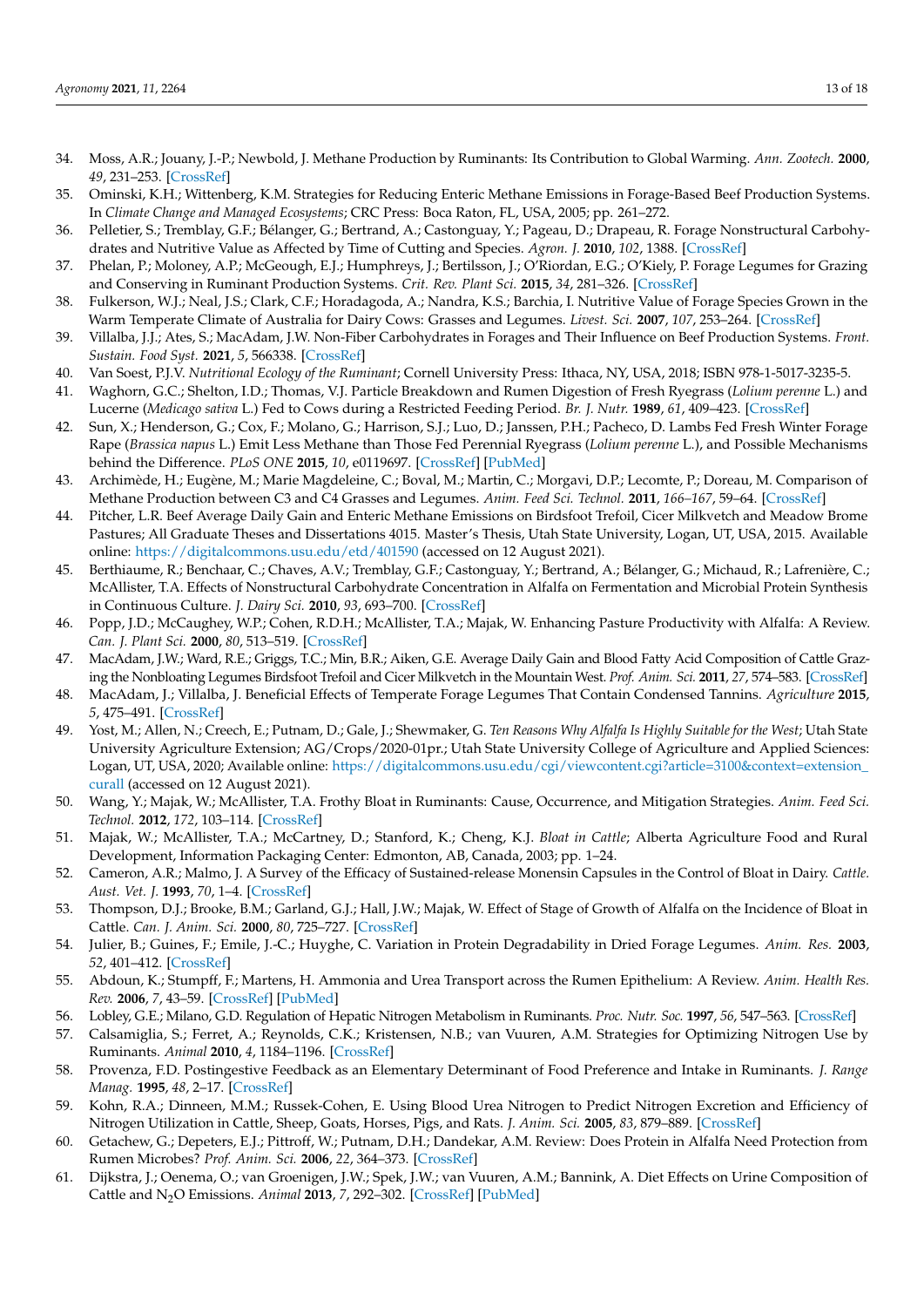- <span id="page-13-0"></span>62. Zonderland-Thomassen, M.A.; Lieffering, M.; Ledgard, S.F. Water Footprint of Beef Cattle and Sheep Produced in New Zealand: Water Scarcity and Eutrophication Impacts. *J. Clean. Prod.* **2014**, *73*, 253–262. [\[CrossRef\]](http://doi.org/10.1016/j.jclepro.2013.12.025)
- <span id="page-13-1"></span>63. Leip, A.; Billen, G.; Garnier, J.; Grizzetti, B.; Lassaletta, L.; Reis, S.; Simpson, D.; Sutton, M.A.; de Vries, W.; Weiss, F. Impacts of European Livestock Production: Nitrogen, Sulphur, Phosphorus and Greenhouse Gas Emissions, Land-Use, Water Eutrophication and Biodiversity. *Environ. Res. Lett.* **2015**, *10*, 115004. [\[CrossRef\]](http://doi.org/10.1088/1748-9326/10/11/115004)
- <span id="page-13-2"></span>64. Oenema, O.; Wrage, N.; Velthof, G.L.; van Groenigen, J.W.; Dolfing, J.; Kuikman, P.J. Trends in Global Nitrous Oxide Emissions from Animal Production Systems. Nutr. Cycl. *Agroecosystems* **2005**, *72*, 51–65. [\[CrossRef\]](http://doi.org/10.1007/s10705-004-7354-2)
- <span id="page-13-3"></span>65. Huang, T.; Gao, B.; Hu, X.-K.; Lu, X.; Well, R.; Christie, P.; Bakken, L.R.; Ju, X.-T. Ammonia-Oxidation as an Engine to Generate Nitrous Oxide in an Intensively Managed Calcareous Fluvo-Aquic Soil. *Sci. Rep.* **2015**, *4*, 3950. [\[CrossRef\]](http://doi.org/10.1038/srep03950) [\[PubMed\]](http://www.ncbi.nlm.nih.gov/pubmed/24492201)
- <span id="page-13-4"></span>66. Pachauri, R.K.; Mayer, L. *Climate Change 2014: Synthesis Report*; Intergovernmental Panel on Climate Change, Ed.; Intergovernmental Panel on Climate Change: Geneva, Switzerland, 2015; ISBN 978-92-9169-143-2.
- <span id="page-13-5"></span>67. Bao, Y.; Zhou, K.; Zhao, G. Nitrous Oxide Emissions from the Urine of Beef Cattle as Regulated by Dietary Crude Protein and Gallic Acid. *J. Anim. Sci.* **2018**, *96*, 3699–3711. [\[CrossRef\]](http://doi.org/10.1093/jas/sky252)
- <span id="page-13-6"></span>68. Cai, Y.; Chang, S.X.; Cheng, Y. Greenhouse Gas Emissions from Excreta Patches of Grazing Animals and Their Mitigation Strategies. *Earth-Sci. Rev.* **2017**, *171*, 44–57. [\[CrossRef\]](http://doi.org/10.1016/j.earscirev.2017.05.013)
- <span id="page-13-7"></span>69. Wang, Y.; McAllister, T.A.; Acharya, S. Condensed Tannins in Sainfoin: Composition, Concentration, and Effects on Nutritive and Feeding Value of Sainfoin Forage. *Crop Sci.* **2015**, *55*, 13. [\[CrossRef\]](http://doi.org/10.2135/cropsci2014.07.0489)
- <span id="page-13-8"></span>70. Lees, G.L.; Suttill, N.H.; Gruber, M.Y. Condensed Tannins in Sainfoin. 1. A Histological and Cytological Survey of Plant Tissues. *Can. J. Bot.* **1993**, *71*, 1147–1152. [\[CrossRef\]](http://doi.org/10.1139/b93-135)
- <span id="page-13-9"></span>71. Sengul, S. Performance of Some Forage Grasses or Legumes and Their Mixtures under Dry Land Conditions. *Eur. J. Agron.* **2003**, *19*, 401–409. [\[CrossRef\]](http://doi.org/10.1016/S1161-0301(02)00132-6)
- <span id="page-13-10"></span>72. Karnezos, T.P.; Matches, A.G.; Brown, C.P. Spring Lamb Production on Alfalfa, Sainfoin, and Wheatgrass Pastures. *Agron. J.* **1994**, *86*, 497–502. [\[CrossRef\]](http://doi.org/10.2134/agronj1994.00021962008600030008x)
- <span id="page-13-24"></span>73. Maughan, B.; Provenza, F.D.; Tansawat, R.; Maughan, C.; Martini, S.; Ward, R.; Clemensen, A.; Song, X.; Cornforth, D.; Villalba, J.J. Importance of Grass-Legume Choices on Cattle Grazing Behavior, Performance, and Meat Characteristics. *J. Anim. Sci.* **2014**, *92*, 2309–2324. [\[CrossRef\]](http://doi.org/10.2527/jas.2013-7297) [\[PubMed\]](http://www.ncbi.nlm.nih.gov/pubmed/24671584)
- <span id="page-13-11"></span>74. Lagrange, S.; Beauchemin, K.A.; MacAdam, J.; Villalba, J.J. Grazing Diverse Combinations of Tanniferous and Non-Tanniferous Legumes: Implications for Beef Cattle Performance and Environmental Impact. *Sci. Total Environ.* **2020**, *746*, 140788. [\[CrossRef\]](http://doi.org/10.1016/j.scitotenv.2020.140788) [\[PubMed\]](http://www.ncbi.nlm.nih.gov/pubmed/32758982)
- <span id="page-13-12"></span>75. Lagrange, S.P. Influence of Forage Diversity and Condensed Tannins on Livestock Foraging Behavior, Production and Environmental Impact; All Graduate Theses and Dissertations 7813. Ph.D. Thesis, Utah State University, Logan, UT, USA, 2020. Available online: <https://digitalcommons.usu.edu/etd/7813/> (accessed on 12 August 2021).
- <span id="page-13-13"></span>76. Grabber, J.H.; Riday, H.; Cassida, K.A.; Griggs, T.C.; Min, D.H.; MacAdam, J.W. Yield, Morphological Characteristics, and Chemical Composition of European- and Mediterranean-Derived Birdsfoot Trefoil Cultivars Grown in the Colder Continental United States. *Crop Sci.* **2014**, *54*, 1893. [\[CrossRef\]](http://doi.org/10.2135/cropsci2013.09.0644)
- <span id="page-13-14"></span>77. Gibb, M.; Orr, R. Grazing Behaviour of Ruminants. *IGER Innov.* **1997**, *1*, 54–57.
- <span id="page-13-15"></span>78. Grabber, J.H.; Coblentz, W.K.; Riday, H.; Griggs, T.C.; Min, D.H.; MacAdam, J.W.; Cassida, K.A. Protein and Dry-Matter Degradability of European- and Mediterranean-Derived Birdsfoot Trefoil Cultivars Grown in the Colder Continental USA. *Crop Sci.* **2015**, *55*, 1356. [\[CrossRef\]](http://doi.org/10.2135/cropsci2014.09.0659)
- <span id="page-13-16"></span>79. MacAdam, J.W.; Griggs, T.C. *Irrigated Birdsfoot Trefoil Variety Trial: Forage Yield*; All Current Publications Paper 1337; Utah State University: Logan, UT, USA, 2013; Available online: [https://digitalcommons.usu.edu/extension\\_curall/1337](https://digitalcommons.usu.edu/extension_curall/1337) (accessed on 12 August 2021).
- <span id="page-13-17"></span>80. Barry, T.N.; McNabb, W.C. The Implications of Condensed Tannins on the Nutritive Value of Temperate Forages Fed to Ruminants. *Br. J. Nutr.* **1999**, *81*, 263–272. [\[CrossRef\]](http://doi.org/10.1017/S0007114599000501)
- <span id="page-13-18"></span>81. Waghorn, G. Beneficial and Detrimental Effects of Dietary Condensed Tannins for Sustainable Sheep and Goat Production— Progress and Challenges. *Anim. Feed Sci. Technol.* **2008**, *147*, 116–139. [\[CrossRef\]](http://doi.org/10.1016/j.anifeedsci.2007.09.013)
- <span id="page-13-19"></span>82. Aboagye, I.A.; Beauchemin, K.A. Potential of Molecular Weight and Structure of Tannins to Reduce Methane Emissions from Ruminants: A Review. *Animals* **2019**, *9*, 856. [\[CrossRef\]](http://doi.org/10.3390/ani9110856)
- <span id="page-13-20"></span>83. Zeller, W.E. Activity, Purification, and Analysis of Condensed Tannins: Current State of Affairs and Future Endeavors. *Crop Sci.* **2019**, *59*, 886–904. [\[CrossRef\]](http://doi.org/10.2135/cropsci2018.05.0323)
- <span id="page-13-21"></span>84. Mueller-Harvey, I.; Bee, G.; Dohme-Meier, F.; Hoste, H.; Karonen, M.; Kölliker, R.; Lüscher, A.; Niderkorn, V.; Pellikaan, W.F.; Salminen, J.P.; et al. Benefits of Condensed Tannins in Forage Legumes Fed to Ruminants: Importance of Structure, Concentration, and Diet Composition. *Crop Sci.* **2019**, *59*, 861. [\[CrossRef\]](http://doi.org/10.2135/cropsci2017.06.0369)
- <span id="page-13-22"></span>85. Naumann, H.D.; Tedeschi, L.O.; Zeller, W.E.; Huntley, N.F. The Role of Condensed Tannins in Ruminant Animal Production: Advances, Limitations and Future Directions. *Rev. Bras. Zootec.* **2017**, *46*, 929–949. [\[CrossRef\]](http://doi.org/10.1590/s1806-92902017001200009)
- <span id="page-13-23"></span>86. Lees, G.L.; Gruber, M.Y.; Suttill, N.H. Condensed Tannins in Sainfoin. II. Occurrence and Changes during Leaf Development. *Can. J. Bot.* **1995**, *73*, 1540–1547. [\[CrossRef\]](http://doi.org/10.1139/b95-167)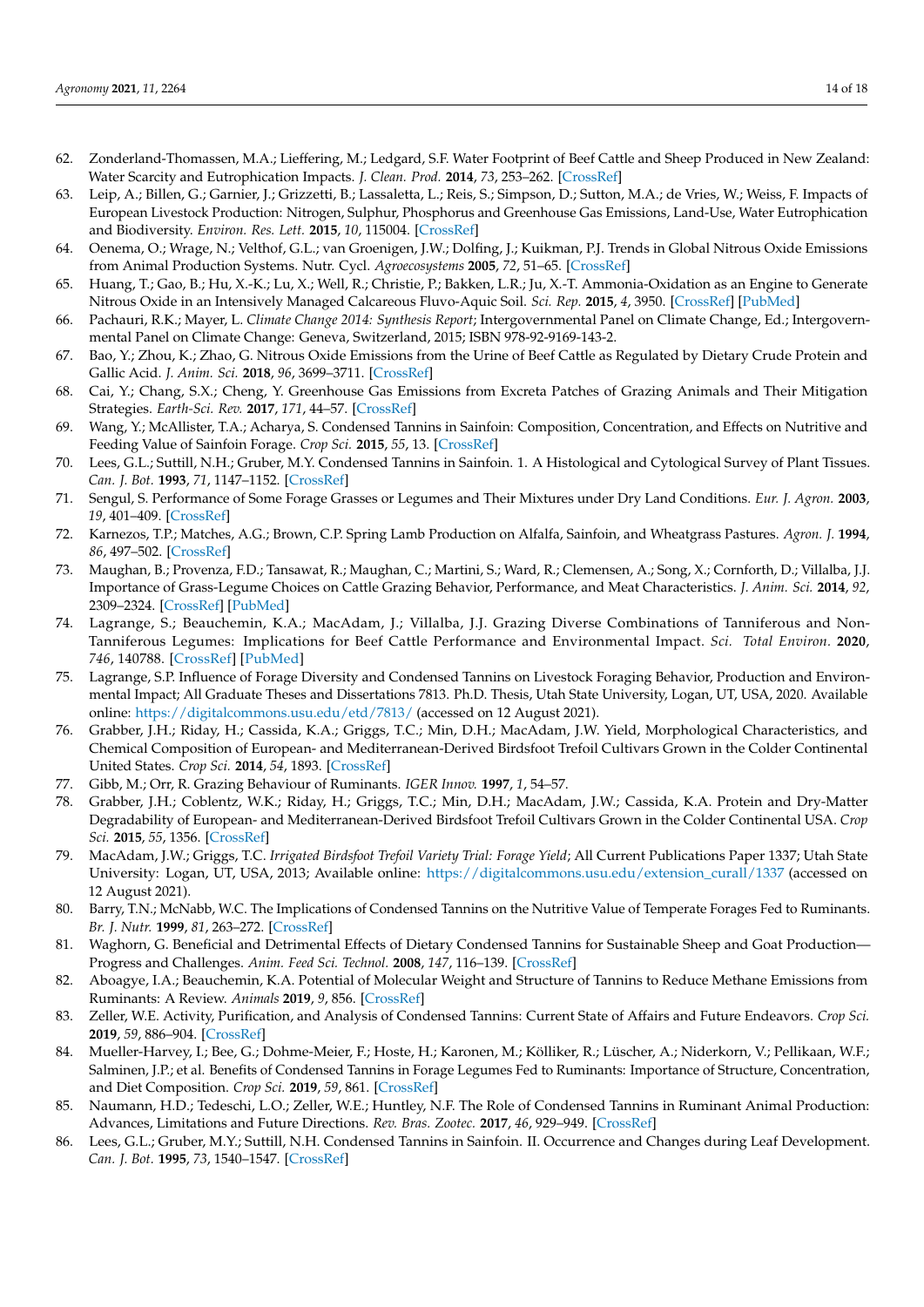- <span id="page-14-0"></span>87. Theodoridou, K.; Aufrère, J.; Andueza, D.; Pourrat, J.; Le Morvan, A.; Stringano, E.; Mueller-Harvey, I.; Baumont, R. Effects of Condensed Tannins in Fresh Sainfoin (*Onobrychis viciifolia*) on in Vivo and in Situ Digestion in Sheep. *Anim. Feed Sci. Technol.* **2010**, *160*, 23–38. [\[CrossRef\]](http://doi.org/10.1016/j.anifeedsci.2010.06.007)
- <span id="page-14-1"></span>88. Berard, N.C.; Wang, Y.; Wittenberg, K.M.; Krause, D.O.; Coulman, B.E.; McAllister, T.A.; Ominski, K.H. Condensed Tannin Concentrations Found in Vegetative and Mature Forage Legumes Grown in Western Canada. *Can. J. Plant Sci.* **2011**, *91*, 669–675. [\[CrossRef\]](http://doi.org/10.4141/cjps10153)
- <span id="page-14-2"></span>89. Aerts, R.J.; Barry, T.N.; McNabb, W.C. Polyphenols and Agriculture: Beneficial Effects of Proanthocyanidins in Forages. *Agric. Ecosyst. Environ.* **1999**, *75*, 1–12. [\[CrossRef\]](http://doi.org/10.1016/S0167-8809(99)00062-6)
- <span id="page-14-3"></span>90. Jonker, A.; Yu, P. The Occurrence, Biosynthesis, and Molecular Structure of Proanthocyanidins and Their Effects on Legume Forage Protein Precipitation, Digestion and Absorption in the Ruminant Digestive Tract. *Int. J. Mol. Sci.* **2017**, *18*, 1105. [\[CrossRef\]](http://doi.org/10.3390/ijms18051105)
- <span id="page-14-4"></span>91. Min, B.R.; Mcnabb, W.C.; Barry, T.N.; Peters, J.S. Solubilization and Degradation of Ribulose-1,5-Bisphosphate Carboxylase/Oxygenase (EC 4.1.1.39; Rubisco) Protein from White Clover (*Trifolium repens*) and Lotus Corniculatus by Rumen Microorganisms and the Effect of Condensed Tannins on These Processes. *J. Agric. Sci.* **2000**, *134*, 305–317. [\[CrossRef\]](http://doi.org/10.1017/S0021859699007698)
- <span id="page-14-5"></span>92. Jones, G.A.; McAllister, T.A. Effects of Sainfoin (*Onobrychis viciifolia* Scop.) Condensed Tannins on Growth and Proteolysis by Four Strains of Ruminal Bacteria. *Appl. Environ. Microbiol.* **1994**, *60*, 5. [\[CrossRef\]](http://doi.org/10.1128/aem.60.4.1374-1378.1994) [\[PubMed\]](http://www.ncbi.nlm.nih.gov/pubmed/16349244)
- <span id="page-14-6"></span>93. McNabb, W.C.; Waghorn, G.C.; Peters, J.S.; Barry, T.N. The Effect of Condensed Tannins in Lotus Pedunculatus on the Solubilization and Degradation of Ribulose-1,5-Bisphosphate Carboxylase (EC 4.1.1.39; Rubisco) Protein in the Rumen and the Sites of Rubisco Digestion. *Br. J. Nutr.* **1996**, *76*, 535–549. [\[CrossRef\]](http://doi.org/10.1079/BJN19960061) [\[PubMed\]](http://www.ncbi.nlm.nih.gov/pubmed/8942361)
- <span id="page-14-22"></span>94. Aufrère, J.; Dudilieu, M.; Andueza, D.; Poncet, C.; Baumont, R. Mixing Sainfoin and Lucerne to Improve the Feed Value of Legumes Fed to Sheep by the Effect of Condensed Tannins. *Animal* **2013**, *7*, 82–92. [\[CrossRef\]](http://doi.org/10.1017/S1751731112001097) [\[PubMed\]](http://www.ncbi.nlm.nih.gov/pubmed/23031182)
- <span id="page-14-7"></span>95. Avila, S.C.; Kozloski, G.V.; Orlandi, T.; Mezzomo, M.P.; Stefanello, S. Impact of a Tannin Extract on Digestibility, Ruminal Fermentation and Duodenal Flow of Amino Acids in Steers Fed Maize Silage and Concentrate Containing Soybean Meal or Canola Meal as Protein Source. *J. Agric. Sci.* **2015**, *153*, 943–953. [\[CrossRef\]](http://doi.org/10.1017/S0021859615000064)
- <span id="page-14-8"></span>96. Perez-Maldonado, R.A.; Norton, B.W.; Kerven, G.L. Factors Affecting in Vitro Formation of Tannin-protein Complexes. *J. Sci. Food Agric.* **1995**, *69*, 291–298. [\[CrossRef\]](http://doi.org/10.1002/jsfa.2740690305)
- <span id="page-14-9"></span>97. Bermingham, E.N.; Hutchinson, K.J.; Revell, D.K.; Brookes, I.M.; Mcnabb, W.C. The Effect of Condensed Tannins in Sainfoin (*Onobrychis viciifolia*) and Sulla (*Hedysarum coronarium*) on the Digestion of Amino Acids in Sheep. *Proc. N. Z. Soc. Anim. Prod.* **2001**, *61*, 5.
- <span id="page-14-10"></span>98. Naumann, H.D.; Hagerman, A.E.; Lambert, B.D.; Muir, J.P.; Tedeschi, L.O.; Kothmann, M.M. Molecular Weight and Protein-Precipitating Ability of Condensed Tannins from Warm-Season Perennial Legumes. *J. Plant Interact.* **2014**, *9*, 212–219. [\[CrossRef\]](http://doi.org/10.1080/17429145.2013.811547)
- <span id="page-14-11"></span>99. Ropiak, H.M.; Lachmann, P.; Ramsay, A.; Green, R.J.; Mueller-Harvey, I. Identification of Structural Features of Condensed Tannins That Affect Protein Aggregation. *PLoS ONE* **2017**, *12*, e0170768. [\[CrossRef\]](http://doi.org/10.1371/journal.pone.0170768)
- <span id="page-14-12"></span>100. AufrèRe, J.; Theodoridou, K.; Mueller-Harvey, I.; Yu, P.; Andueza, D. Ruminal Dry Matter and Nitrogen Degradation in Relation to Condensed Tannin and Protein Molecular Structures in Sainfoin (*Onobrychis viciifolia*) and Lucerne (*Medicago sativa*). *J. Agric. Sci.* **2014**, *152*, 333–345. [\[CrossRef\]](http://doi.org/10.1017/S0021859613000452)
- <span id="page-14-13"></span>101. Le Bourvellec, C.; Renard, C.M.G.C. Interactions between Polyphenols and Macromolecules: Quantification Methods and Mechanisms. *Crit. Rev. Food Sci. Nutr.* **2012**, *52*, 213–248. [\[CrossRef\]](http://doi.org/10.1080/10408398.2010.499808)
- <span id="page-14-14"></span>102. McAllister, T.A.; Martinez, T.; Bae, H.D.; Muir, A.D.; Yanke, L.J.; Jones, G.A. Characterization of Condensed Tannins Purified from Legume Forages: Chromophore Production, Protein Precipitation, and Inhibitory Effects on Cellulose Digestion. *J. Chem. Ecol.* **2005**, *31*, 2049–2068. [\[CrossRef\]](http://doi.org/10.1007/s10886-005-6077-4)
- <span id="page-14-15"></span>103. Aufrère, J.; Dudilieu, M.; Poncet, C. In Vivo and in Situ Measurements of the Digestive Characteristics of Sainfoin in Comparison with Lucerne Fed to Sheep as Fresh Forages at Two Growth Stages and as Hay. *Animal* **2008**, *2*, 1331–1339. [\[CrossRef\]](http://doi.org/10.1017/S1751731108002450) [\[PubMed\]](http://www.ncbi.nlm.nih.gov/pubmed/22443822)
- <span id="page-14-16"></span>104. Rufino-Moya, P.J.; Blanco, M.; Bertolín, J.R.; Joy, M. Methane Production of Fresh Sainfoin, with or without PEG, and Fresh Alfalfa at Different Stages of Maturity is Similar but the Fermentation End Products Vary. *Animals* **2019**, *9*, 197. [\[CrossRef\]](http://doi.org/10.3390/ani9050197)
- <span id="page-14-17"></span>105. Scharenberg, A.; Arrigo, Y.; Gutzwiller, A.; Wyss, U.; Hess, H.D.; Kreuzer, M.; Dohme, F. Effect of Feeding Dehydrated and Ensiled Tanniferous Sainfoin (*Onobrychis viciifolia*) on Nitrogen and Mineral Digestion and Metabolism of Lambs. *Arch. Anim. Nutr.* **2007**, *61*, 390–405. [\[CrossRef\]](http://doi.org/10.1080/17450390701565081) [\[PubMed\]](http://www.ncbi.nlm.nih.gov/pubmed/18030920)
- <span id="page-14-18"></span>106. Theodoridou, K.; Aufrère, J.; Andueza, D.; Le Morvan, A.; Picard, F.; Pourrat, J.; Baumont, R. Effects of Condensed Tannins in Wrapped Silage Bales of Sainfoin (*Onobrychis viciifolia*) on in Vivo and in Situ Digestion in Sheep. *Animal* **2012**, *6*, 245–253. [\[CrossRef\]](http://doi.org/10.1017/S1751731111001510)
- <span id="page-14-19"></span>107. Silanikove, N.; Perevolotsky, A.; Provenza, F.D. Use of tannin-binding chemicals to assay for tannins and their negative postingestive effects in ruminants. *Anim. Feed Sci. Technol.* **2001**, *91*, 69–81. [\[CrossRef\]](http://doi.org/10.1016/S0377-8401(01)00234-6)
- <span id="page-14-20"></span>108. Williams, C.M.; Eun, J.-S.; MacAdam, J.W.; Young, A.J.; Fellner, V.; Min, B.R. Effects of Forage Legumes Containing Condensed Tannins on Methane and Ammonia Production in Continuous Cultures of Mixed Ruminal Microorganisms. *Anim. Feed Sci. Technol.* **2011**, *166–167*, 364–372. [\[CrossRef\]](http://doi.org/10.1016/j.anifeedsci.2011.04.025)
- <span id="page-14-21"></span>109. Grosse Brinkhaus, A.; Bee, G.; Silacci, P.; Kreuzer, M.; Dohme-Meier, F. Effect of Exchanging Onobrychis Viciifolia and Lotus Corniculatus for Medicago Sativa on Ruminal Fermentation and Nitrogen Turnover in Dairy Cows. *J. Dairy Sci.* **2016**, *99*, 4384–4397. [\[CrossRef\]](http://doi.org/10.3168/jds.2015-9911)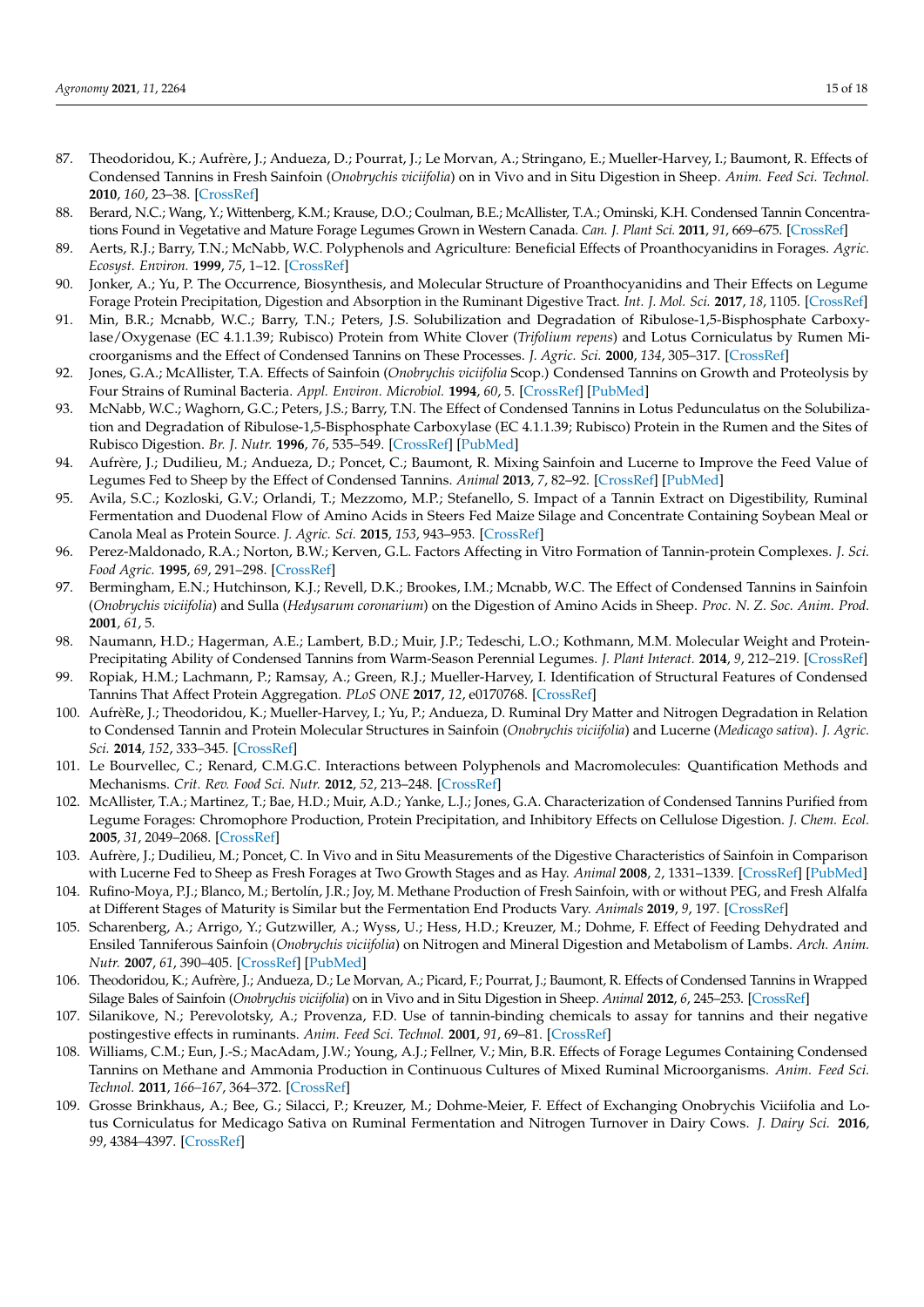- <span id="page-15-0"></span>110. Aufrère, J.; Dudilieu, M.; Poncet, C.; Baumont, R. Effect of Condensed Tannins in Sainfoin on in Vitro Protein Solubility of Lucerne. In Proceedings of the XX International Grassland Congress: Grasslands–A Global Resource, Dublin, Ireland, 31 August 2005; O'Mara, F.P., Wilkins, R.J., Mannetje, L., Lovett, D.K., Rogers, P.A.M., Boland, T.M., Eds.; Wageningen Academic Publishers: Wageningen, The Netherlands, 2005; p. 248.
- <span id="page-15-1"></span>111. Stewart, E.K.; Beauchemin, K.A.; Dai, X.; MacAdam, J.W.; Christensen, R.G.; Villalba, J.J. Effect of tannin-containing hays on enteric methane emissions and nitrogen partitioning in beef cattle. *J. Anim. Sci.* **2019**, *97*, 3286–3299. [\[CrossRef\]](http://doi.org/10.1093/jas/skz206)
- <span id="page-15-2"></span>112. McNabb, W.C.; Peters, J.S.; Foo, L.Y.; Waghorn, G.C.; Jackson, F.S. Effect of Condensed Tannins Prepared from Several Forages on the in Vitro Precipitation of Ribulose-1,5-Bisphosphate Carboxylase (Rubisco) Protein and its Digestion by Trypsin (EC 2.4.21.4) and Chymotrypsin (EC 2.4.21.1). *J. Sci. Food Agric.* **1998**, *77*, 201–212. [\[CrossRef\]](http://doi.org/10.1002/(SICI)1097-0010(199806)77:2<201::AID-JSFA26>3.0.CO;2-J)
- <span id="page-15-3"></span>113. Lagrange, S.; Villalba, J.J. Tannin-Containing Legumes and Forage Diversity Influence Foraging Behavior, Diet Digestibility, and Nitrogen Excretion by Lambs. *J. Anim. Sci.* **2019**, *97*, 3994–4009. [\[CrossRef\]](http://doi.org/10.1093/jas/skz246) [\[PubMed\]](http://www.ncbi.nlm.nih.gov/pubmed/31372657)
- <span id="page-15-4"></span>114. Azuhnwi, B.N.; Hertzberg, H.; Arrigo, Y.; Gutzwiller, A.; Hess, H.D.; Mueller-Harvey, I.; Torgerson, P.R.; Kreuzer, M.; Dohme-Meier, F. Investigation of Sainfoin (*Onobrychis viciifolia*) Cultivar Differences on Nitrogen Balance and Fecal Egg Count in Artificially Infected Lambs. *J. Anim. Sci.* **2013**, *91*, 2343–2354. [\[CrossRef\]](http://doi.org/10.2527/jas.2012-5351) [\[PubMed\]](http://www.ncbi.nlm.nih.gov/pubmed/23463570)
- <span id="page-15-5"></span>115. Patra, A.K.; Saxena, J. A New Perspective on the Use of Plant Secondary Metabolites to Inhibit Methanogenesis in the Rumen. *Phytochemistry* **2010**, *71*, 1198–1222. [\[CrossRef\]](http://doi.org/10.1016/j.phytochem.2010.05.010) [\[PubMed\]](http://www.ncbi.nlm.nih.gov/pubmed/20570294)
- <span id="page-15-6"></span>116. Min, B.R.; McNABB, W.C.; Barry, T.N.; Kemp, P.D.; Waghorn, G.C.; McDonald, M.F. The Effect of Condensed Tannins in Lotus Corniculatus upon Reproductive Efficiency and Wool Production in Sheep during Late Summer and Autumn. *J. Agric. Sci.* **1999**, *132*, 323–334. [\[CrossRef\]](http://doi.org/10.1017/S0021859699006371)
- <span id="page-15-7"></span>117. Christensen, R.G.; Yang, S.Y.; Eun, J.-S.; Young, A.J.; Hall, J.O.; MacAdam, J.W. Effects of Feeding Birdsfoot Trefoil Hay on Neutral Detergent Fiber Digestion, Nitrogen Utilization Efficiency, and Lactational Performance by Dairy Cows. *J. Dairy Sci.* **2015**, *98*, 7982–7992. [\[CrossRef\]](http://doi.org/10.3168/jds.2015-9348) [\[PubMed\]](http://www.ncbi.nlm.nih.gov/pubmed/26364095)
- 118. Hunt, S.R.; MacAdam, J.W.; Griggs, T.C. Lignification and Tannin Localization during the Development of Birdsfoot Trefoil Stems. *Crop Sci. Madison* **2014**, *54*, 1876–1886. [\[CrossRef\]](http://doi.org/10.2135/cropsci2013.09.0592)
- <span id="page-15-8"></span>119. Hunt, S.R.; Griggs, T.C.; MacAdam, J.W. Change in Birdsfoot Trefoil (*Lotus corniculatus* L.) Nutritive Value with Stem Elongation, Flowering and Pod Formation. In *EGF at 50: The Future of European Grasslands, Proceedings of the 25th General Meeting of the European Grassland Federation, Aberystwyth, Wales, 7–11 September 2014*; IBERS, Aberystwyth University: Aberystwyth, UK, 2014; pp. 884–886.
- <span id="page-15-9"></span>120. Douglas, G.B.; Wang, Y.; Waghorn, G.C.; Barry, T.N.; Purchas, R.W.; Foote, A.G.; Wilson, G.F. Liveweight Gain and Wool Production of Sheep Grazing Lotus Corniculatus and Lucerne (*Medicago sativa*). *N. Z. J. Agric. Res.* **1995**, *38*, 95–104. [\[CrossRef\]](http://doi.org/10.1080/00288233.1995.9513108)
- <span id="page-15-10"></span>121. Harris, S.L.; Clark, D.A.; Laboyrie, P.J. *Birdsfoot Trefoil—An Alternative Legume for New Zealand Dairy Pastures*; New Zealand Grassland Association: Wellington, New Zealand, 1998; Volume 60, pp. 99–103.
- <span id="page-15-11"></span>122. Woodward, S.L.; Waghorn, G.C.; Laboyrie, P.G. Condensed Tannins in Birdsfoot Trefoil (*Lotus corniculatus*) Reduce Methane Emissions from Dairy Cows. *Proc. N. Z. Soc. Anim. Prod.* **2004**, *64*, 6.
- 123. Moreira, G.D.; Lima, P.D.M.T.; Borges, B.O.; Primavesi, O.; Longo, C.; McManus, C.; Abdalla, A.; Louvandini, H. Tropical Tanniniferous Legumes Used as an Option to Mitigate Sheep Enteric Methane Emission. *Trop. Anim. Health Prod.* **2013**, *45*, 879–882. [\[CrossRef\]](http://doi.org/10.1007/s11250-012-0284-0)
- <span id="page-15-12"></span>124. Wang, S.; Terranova, M.; Kreuzer, M.; Marquardt, S.; Eggerschwiler, L.; Schwarm, A. Supplementation of Pelleted Hazel (*Corylus avellana*) Leaves Decreases Methane and Urinary Nitrogen Emissions by Sheep at Unchanged Forage Intake. *Sci. Rep.* **2018**, *8*, 1–10.
- <span id="page-15-13"></span>125. Piñeiro-Vázquez, A.T.; Jiménez-Ferrer, G.; Alayon-Gamboa, J.A.; Chay-Canul, A.J.; Ayala-Burgos, A.J.; Aguilar-Pérez, C.F.; Ku-Vera, J.C. Effects of Quebracho Tannin Extract on Intake, Digestibility, Rumen Fermentation, and Methane Production in Crossbred Heifers Fed Low-Quality Tropical Grass. *Trop. Anim. Health Prod.* **2018**, *50*, 29–36. [\[CrossRef\]](http://doi.org/10.1007/s11250-017-1396-3)
- <span id="page-15-14"></span>126. Jayanegara, A.; Goel, G.; Makkar, H.P.S.; Becker, K. Divergence between Purified Hydrolysable and Condensed Tannin Effects on Methane Emission, Rumen Fermentation and Microbial Population in Vitro. *Anim. Feed Sci. Technol.* **2015**, *209*, 60–68. [\[CrossRef\]](http://doi.org/10.1016/j.anifeedsci.2015.08.002)
- <span id="page-15-15"></span>127. Hatew, B.; Stringano, E.; Mueller-Harvey, I.; Hendriks, W.H.; Carbonero, C.H.; Smith, L.M.J.; Pellikaan, W.F. Impact of Variation in Structure of Condensed Tannins from Sainfoin (*Onobrychis viciifolia*) on in Vitro Ruminal Methane Production and Fermentation Characteristics. *J. Anim. Physiol. Anim. Nutr.* **2016**, *100*, 348–360. [\[CrossRef\]](http://doi.org/10.1111/jpn.12336)
- <span id="page-15-16"></span>128. McMahon, L.R.; Majak, W.; McAllister, T.A.; Hall, J.W.; Jones, G.A.; Popp, J.D.; Cheng, K.J. Effect of Sainfoin on in Vitro Digestion of Fresh Alfalfa and Bloat in Steers. *Can. J. Anim. Sci.* **1999**, *79*, 203–212. [\[CrossRef\]](http://doi.org/10.4141/A98-074)
- 129. Theodoridou, K.; Aufrère, J.; Niderkorn, V.; Andueza, D.; Le Morvan, A.; Picard, F.; Baumont, R. In Vitro Study of the Effects of Condensed Tannins in Sainfoin on the Digestive Process in the Rumen at Two Vegetation Cycles. *Anim. Feed Sci. Technol.* **2011**, *170*, 147–159. [\[CrossRef\]](http://doi.org/10.1016/j.anifeedsci.2011.09.003)
- <span id="page-15-17"></span>130. Niderkorn, V.; Barbier, E.; Macheboeuf, D.; Torrent, A.; Mueller-Harvey, I.; Hoste, H. In Vitro Rumen Fermentation of Diets with Different Types of Condensed Tannins Derived from Sainfoin (*Onobrychis viciifolia* Scop.) Pellets and Hazelnut (*Corylus avellana* L.) Pericarps. *Anim. Feed Sci. Technol.* **2020**, *259*, 114357. [\[CrossRef\]](http://doi.org/10.1016/j.anifeedsci.2019.114357)
- <span id="page-15-18"></span>131. Tavendale, M.H.; Meagher, L.P.; Pacheco, D.; Walker, N.; Attwood, G.T.; Sivakumaran, S. Methane Production from in Vitro Rumen Incubations with Lotus Pedunculatus and Medicago Sativa, and Effects of Extractable Condensed Tannin Fractions on Methanogenesis. *Anim. Feed Sci. Technol.* **2005**, *123–124*, 403–419. [\[CrossRef\]](http://doi.org/10.1016/j.anifeedsci.2005.04.037)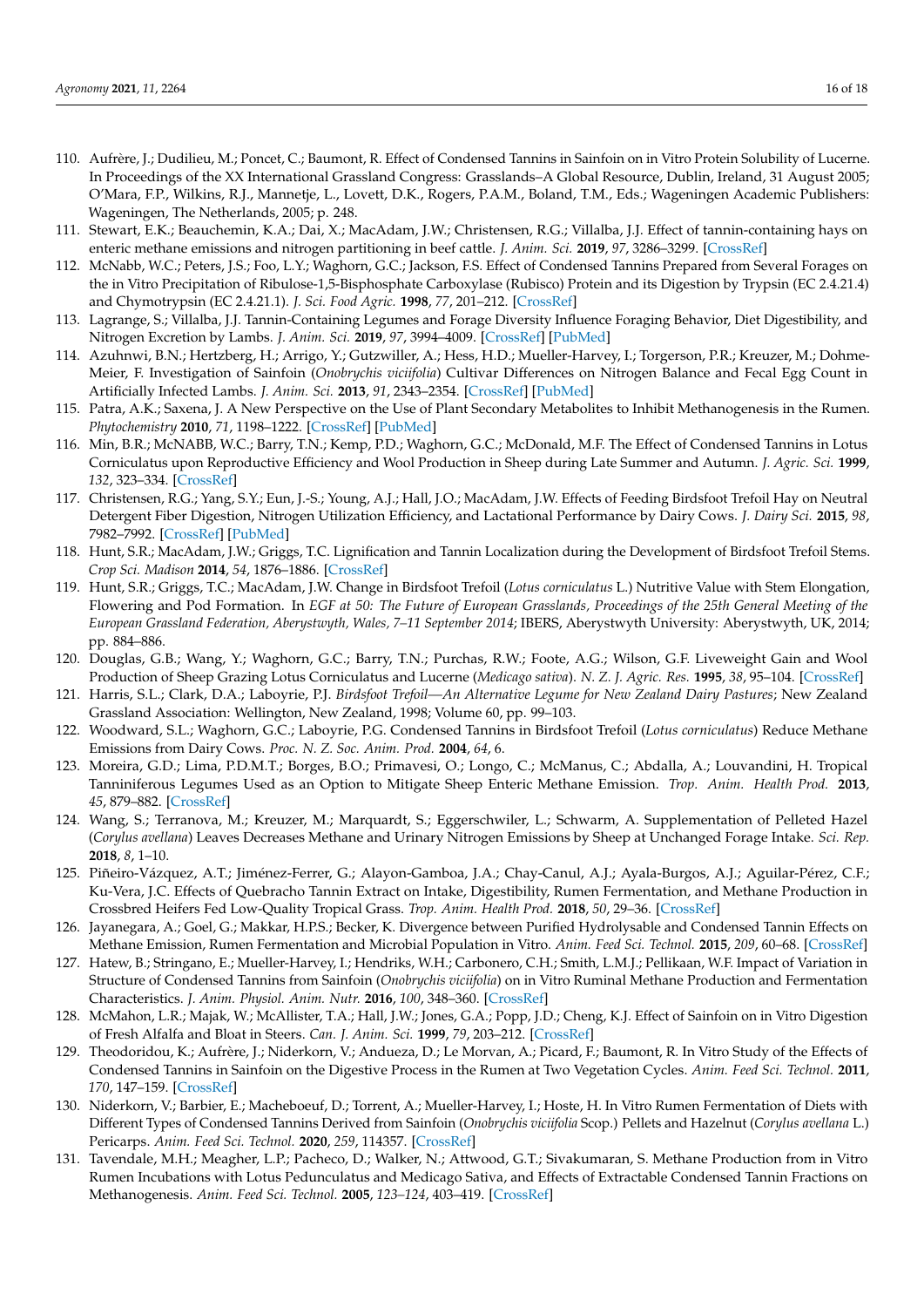- <span id="page-16-0"></span>132. Saminathan, M.; Sieo, C.C.; Gan, H.M.; Abdullah, N.; Wong, C.M.V.L.; Ho, Y.W. Effects of Condensed Tannin Fractions of Different Molecular Weights on Population and Diversity of Bovine Rumen Methanogenic Archaea in Vitro, as Determined by High-Throughput Sequencing. *Anim. Feed Sci. Technol.* **2016**, *216*, 146–160. [\[CrossRef\]](http://doi.org/10.1016/j.anifeedsci.2016.04.005)
- <span id="page-16-1"></span>133. Tan, H.Y.; Sieo, C.C.; Abdullah, N.; Liang, J.B.; Huang, X.D.; Ho, Y.W. Effects of Condensed Tannins from Leucaena on Methane Production, Rumen Fermentation and Populations of Methanogens and Protozoa in Vitro. *Anim. Feed Sci. Technol.* **2011**, *169*, 185–193. [\[CrossRef\]](http://doi.org/10.1016/j.anifeedsci.2011.07.004)
- <span id="page-16-2"></span>134. Bodas, R.; Prieto, N.; García-González, R.; Andrés, S.; Giráldez, F.J.; López, S. Manipulation of Rumen Fermentation and Methane Production with Plant Secondary Metabolites. *Anim. Feed Sci. Technol.* **2012**, *176*, 78–93. [\[CrossRef\]](http://doi.org/10.1016/j.anifeedsci.2012.07.010)
- <span id="page-16-3"></span>135. Vasta, V.; Daghio, M.; Cappucci, A.; Buccioni, A.; Serra, A.; Viti, C.; Mele, M. Invited Review: Plant Polyphenols and Rumen Microbiota Responsible for Fatty Acid Biohydrogenation, Fiber Digestion, and Methane Emission: Experimental Evidence and Methodological Approaches. *J. Dairy Sci.* **2019**, *102*, 3781–3804. [\[CrossRef\]](http://doi.org/10.3168/jds.2018-14985)
- <span id="page-16-4"></span>136. Bae, H.D.; McAllister, T.A.; Yanke, J.; Cheng, K.J.; Muir, A.D. Effects of Condensed Tannins on Endoglucanase Activity and Filter Paper Digestion by Fibrobacter Succinogenes S85t. *Appl. Environ. Microbiol.* **1993**, *59*, 2132–2138. [\[CrossRef\]](http://doi.org/10.1128/aem.59.7.2132-2138.1993)
- <span id="page-16-5"></span>137. McSweeney, C.S.; Palmer, B.; Bunch, R.; Krause, D.O. Effect of the Tropical Forage Calliandra on Microbial Protein Synthesis and Ecology in the Rumen. *J. Appl. Microbiol.* **2001**, *90*, 78–88. [\[CrossRef\]](http://doi.org/10.1046/j.1365-2672.2001.01220.x)
- <span id="page-16-6"></span>138. Bento, M.H.L.; Acamovic, T.; Makkar, H.P.S. The Influence of Tannin, Pectin and Polyethylene Glycol on Attachment of 15N-Labelled Rumen Microorganisms to Cellulose. *Anim. Feed Sci. Technol.* **2005**, *122*, 41–57. [\[CrossRef\]](http://doi.org/10.1016/j.anifeedsci.2005.04.010)
- <span id="page-16-7"></span>139. Chung, Y.-H.; Mc Geough, E.J.; Acharya, S.; McAllister, T.A.; McGinn, S.M.; Harstad, O.M.; Beauchemin, K.A. Enteric Methane Emission, Diet Digestibility, and Nitrogen Excretion from Beef Heifers Fed Sainfoin or Alfalfa. *J. Anim. Sci.* **2013**, *91*, 4861–4874. [\[CrossRef\]](http://doi.org/10.2527/jas.2013-6498)
- <span id="page-16-8"></span>140. Vaithiyanathan, S.; Bhatta, R.; Mishra, A.S.; Prasad, R.; Verma, D.L.; Singh, N.P. Effect of Feeding Graded Levels of Prosopis Cineraria Leaves on Rumen Ciliate Protozoa, Nitrogen Balance and Microbial Protein Supply in Lambs and Kids. *Anim. Feed Sci. Technol.* **2007**, *133*, 177–191. [\[CrossRef\]](http://doi.org/10.1016/j.anifeedsci.2006.04.003)
- <span id="page-16-9"></span>141. Bhatta, R.; Uyeno, Y.; Tajima, K.; Takenaka, A.; Yabumoto, Y.; Nonaka, I.; Enishi, O.; Kurihara, M. Difference in the Nature of Tannins on in Vitro Ruminal Methane and Volatile Fatty Acid Production and on Methanogenic Archaea and Protozoal Populations. *J. Dairy Sci.* **2009**, *92*, 5512–5522. [\[CrossRef\]](http://doi.org/10.3168/jds.2008-1441) [\[PubMed\]](http://www.ncbi.nlm.nih.gov/pubmed/19841214)
- <span id="page-16-10"></span>142. Min, B.R.; Parker, D.; Brauer, D.; Waldrip, H.; Lockard, C.; Hales, K.; Akbay, A.; Augyte, S. The role of seaweed as a potential dietary supplementation for enteric methane mitigation in ruminants: Challenges and opportunities. *Anim. Nutr.* **2021**, *7*, 1371–1387. [\[CrossRef\]](http://doi.org/10.1016/j.aninu.2021.10.003)
- <span id="page-16-11"></span>143. Ku-Vera, J.C.; Jiménez-Ocampo, R.; Valencia-Salazar, S.S.; Montoya-Flores, M.D.; Molina-Botero, I.C.; Arango, J.; Gómez-Bravo, C.A.; Aguilar-Pérez, C.F.; Solorio-Sánchez, F.J. Role of secondary plant metabolites on enteric methane mitigation in ruminants. *Front. Vet. Sci.* **2020**, *7*, 584. [\[CrossRef\]](http://doi.org/10.3389/fvets.2020.00584) [\[PubMed\]](http://www.ncbi.nlm.nih.gov/pubmed/33195495)
- <span id="page-16-12"></span>144. Mbiriri, D.T.; Cho, S.; Mamvura, C.I.; Choi, N.J. Assessment of rumen microbial adaptation to garlic oil, carvacrol and thymol using the consecutive batch culture system. *J. Vet. Sci. Anim. Husb.* **2015**, *4*, 1–7. [\[CrossRef\]](http://doi.org/10.15744/2348-9790.4.101)
- <span id="page-16-13"></span>145. McMahon, L.R.; McAllister, T.A.; Berg, B.P.; Majak, W.; Acharya, S.N.; Popp, J.D.; Coulman, B.E.; Wang, Y.; Cheng, K.J. A Review of the Effects of Forage Condensed Tannins on Ruminal Fermentation and Bloat in Grazing Cattle. *Can. J. Plant Sci.* **2000**, *80*, 469–485. [\[CrossRef\]](http://doi.org/10.4141/P99-050)
- <span id="page-16-14"></span>146. Li, Y.-G.; Tanner, G.; Larkin, P. The DMACA–HCl Protocol and the Threshold Proanthocyanidin Content for Bloat Safety in Forage Legumes. *J. Sci. Food Agric.* **1996**, *70*, 89–101. [\[CrossRef\]](http://doi.org/10.1002/(SICI)1097-0010(199601)70:1<89::AID-JSFA470>3.0.CO;2-N)
- <span id="page-16-15"></span>147. Wang, Y.; Berg, B.P.; Barbieri, L.R.; Veira, D.M.; McAllister, T.A. Comparison of Alfalfa and Mixed Alfalfa-Sainfoin Pastures for Grazing Cattle: Effects on Incidence of Bloat, Ruminal Fermentation, and Feed Intake. *Can. J. Anim. Sci.* **2006**, *86*, 383–392. [\[CrossRef\]](http://doi.org/10.4141/A06-009)
- <span id="page-16-16"></span>148. Chail, A.; Legako, J.F.; Pitcher, L.R.; Griggs, T.C.; Ward, R.E.; Martini, S.; MacAdam, J.W. Legume Finishing Provides Beef with Positive Human Dietary Fatty Acid Ratios and Consumer Preference Comparable with Grain-Finished Beef. *J. Anim. Sci.* **2016**, *94*, 2184–2197. [\[CrossRef\]](http://doi.org/10.2527/jas.2015-0241)
- <span id="page-16-17"></span>149. Simopoulos, A.P. Omega-3 Fatty Acids in Inflammation and Autoimmune Diseases. *J. Am. Coll. Nutr.* **2002**, *21*, 495–505. [\[CrossRef\]](http://doi.org/10.1080/07315724.2002.10719248) [\[PubMed\]](http://www.ncbi.nlm.nih.gov/pubmed/12480795)
- 150. Wall, R.; Ross, R.P.; Fitzgerald, G.F.; Stanton, C. Fatty Acids from Fish: The Anti-Inflammatory Potential of Long-Chain Omega-3 Fatty Acids. *Nutr. Rev.* **2010**, *68*, 280–289. [\[CrossRef\]](http://doi.org/10.1111/j.1753-4887.2010.00287.x)
- <span id="page-16-18"></span>151. Gomez Candela, C.; López, L.B.; Kohen, V.L. Importance of a Balanced Omega 6/Omega 3 Ratio for the Maintenance of Health Nutritional Recommendations. *Nutr. Hosp.* **2011**, *26*, 323–329. [\[CrossRef\]](http://doi.org/10.3305/nh.2011.26.2.5117) [\[PubMed\]](http://www.ncbi.nlm.nih.gov/pubmed/21666970)
- <span id="page-16-19"></span>152. Vasta, V.; Makkar, H.P.S.; Mele, M.; Priolo, A. Ruminal Biohydrogenation as Affected by Tannins in Vitro. *Br. J. Nutr.* **2008**, *102*, 82–92. [\[CrossRef\]](http://doi.org/10.1017/S0007114508137898) [\[PubMed\]](http://www.ncbi.nlm.nih.gov/pubmed/19063768)
- <span id="page-16-20"></span>153. Vasta, V.; Mele, M.; Serra, A.; Scerra, M.; Luciano, G.; Lanza, M.; Priolo, A. Metabolic Fate of Fatty Acids Involved in Ruminal Biohydrogenation in Sheep Fed Concentrate or Herbage with or without Tannins. *J. Anim. Sci.* **2009**, *87*, 2674–2684. [\[CrossRef\]](http://doi.org/10.2527/jas.2008-1761)
- <span id="page-16-21"></span>154. Temperton, V.M.; Mwangi, P.N.; Scherer-Lorenzen, M.; Schmid, B.; Buchmann, N. Positive interactions between nitrogen-fixing legumes and four different neighboring species in a biodiversity experiment. *Oecologia* **2007**, *151*, 190–205. [\[CrossRef\]](http://doi.org/10.1007/s00442-006-0576-z)
- <span id="page-16-22"></span>155. Pirhofer-Walzl, K.; Rasmussen, J.; Høgh-Jensen, H.; Eriksen, J.; Søegaard, K.; Rasmussen, J. Nitrogen transfer from forage legumes to nine neighbouring plants in a multi-species grassland. *Plant Soil* **2012**, *350*, 71–84. [\[CrossRef\]](http://doi.org/10.1007/s11104-011-0882-z)